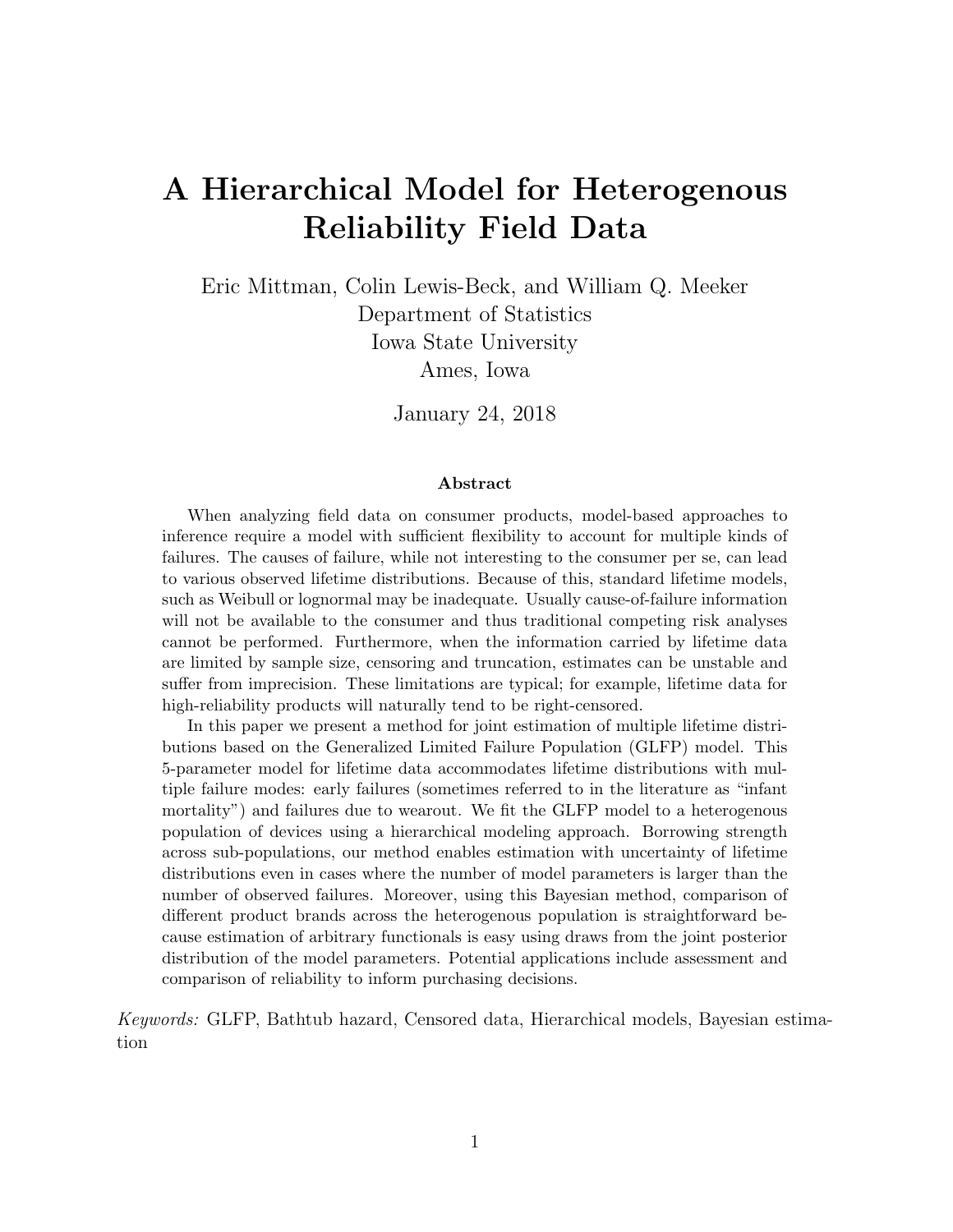### 1 Introduction

#### 1.1 Motivation

Consumers have an interest in accurate assessment of product reliability. Toward this end, there usually is a need for models that can accommodate common failure patterns and methods which can make the most of available data and properly account for uncertainty. Doing these things well enables good decision-making in matters related to product life, including purchase decisions and contingency planning.

The reliability of many engineered products follows a similar pattern. Relatively high rates of early failure are due to manufacturing defects. After this "burn-in" period, failure rates stabilize after the majority of defective units have failed. Finally, after prolonged use, rates of failure increase due to wearout. Ignoring this pattern in failure rates can lead to spurious inferences about a product's reliability and suboptimal decisions. This highlights the importance of choosing a sufficiently flexible model.

This paper presents a general framework for statistically modeling reliability field data from a heterogeneous population of components or subsystems operating within a larger population or fleet of systems. Such a model would be useful for applications such as

- Making purchase decisions from among different suppliers of the components or subsystems.
- Making predictions for the number of needed replacement components or subsystems for spare part provisioning.

#### 1.2 Model considerations

Nonparametric methods require relatively few assumptions, but may not be suitable for prediction when extrapolation is required. Moreover, nonparametric estimates made using small samples or data which are heavily censored may be too noisy to be useful. Appropriate parametric models can make better use of available data. For inference, likelihood-based methods are able to deal with truncated and/or censored data. Furthermore, by assuming a parsimonious representation of the data-generating process, parametric models admit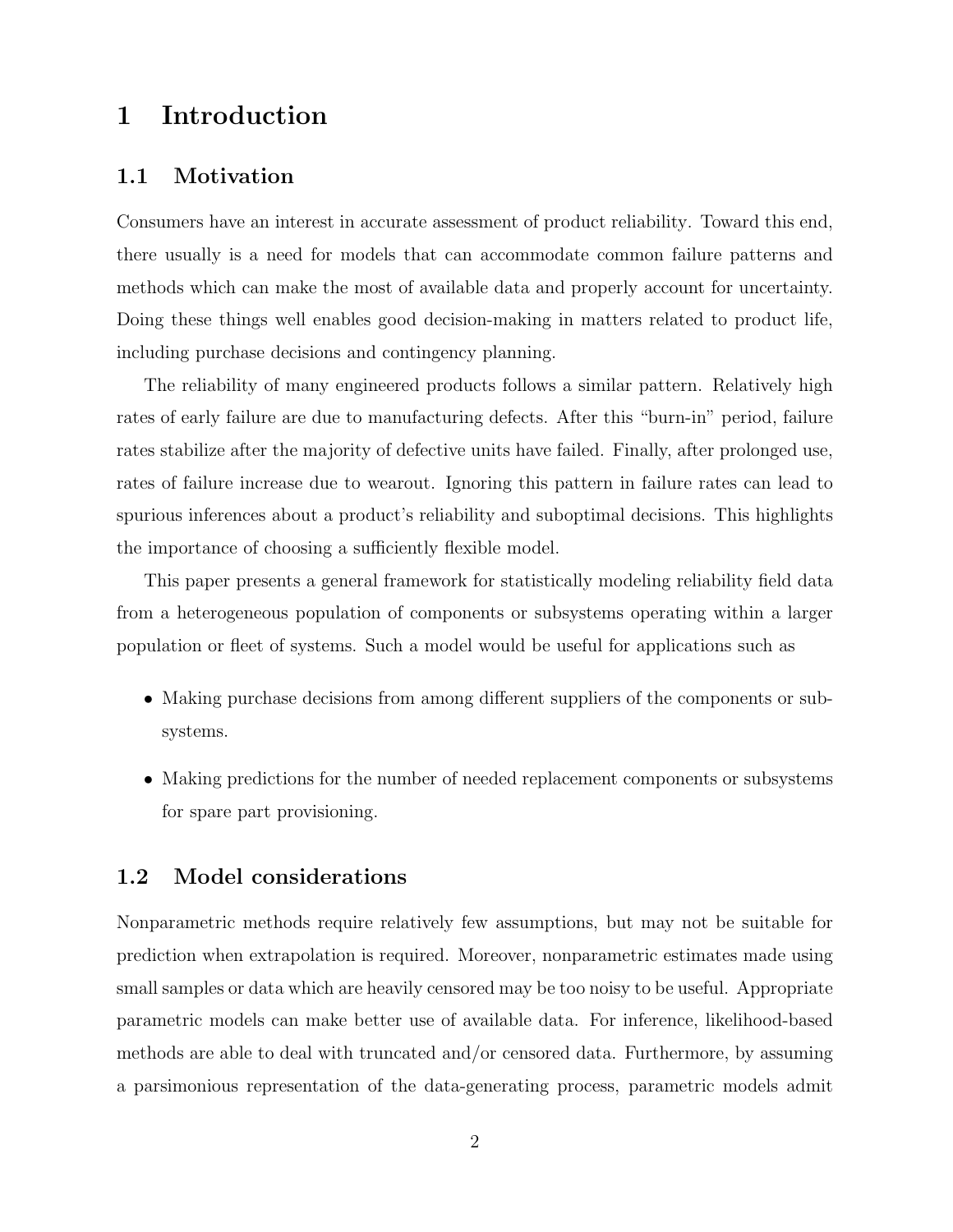simpler, more intuitive ways to compare sub-populations of interest, borrow strength across sub-populations, and incorporate prior information.

Often no information is available to identify why a unit failed, even when the failed units are available. Physical failure mode analysis (sometimes referred to as "autopsy") can be extremely time consuming and expensive. This presents a dilemma for analysts: the data may indicate multiple failure modes, contraindicating the use of a unimodal parametric distribution. However, without any knowledge of cause of failure, traditional competing risk models are not identifiable. Chan and Meeker (1999) proposed the Generalized Limited Failure Population (GLFP) model. This model can provide a solution to the problem of unknown cause of failure in the special case where there is evidence of two modes of failure which impact different stages of product life. It avoids non-identifiability by introducing a parameter representing the population proportion defective. When this parameter is zero, the GLFP model reduces to a unimodal distribution.

The GLFP model has a meaningful parameterization and accommodates lifetime data with both early and wearout failures. Unfortunately, it can require a lot of data to fit due to the model's complexity. When multiple sources of information are available, partial pooling, accomplished via hierarchical modeling, can reduce the amount of data required to produce stable parameter estimates. When multiple sub-populations are of interest, comparisons based on separate, unrestricted GLFP model fits will be limited to those products with sufficient data. As we will show, hierarchical modeling of the GLFP parameters allows for borrowing of information across sub-populations which imposes "soft" constraints on model parameters. This enables estimation of the lifetime distribution for all sub-populations via shrinkage toward a "pooled" model, with the degree of shrinkage inversely related to the amount of sub-population specific information. We demonstrate the computation of various quantities of interest while comparing reliability across populations using numerical integration over the posterior distribution with samples obtained via Markov Chain Monte Carlo (MCMC).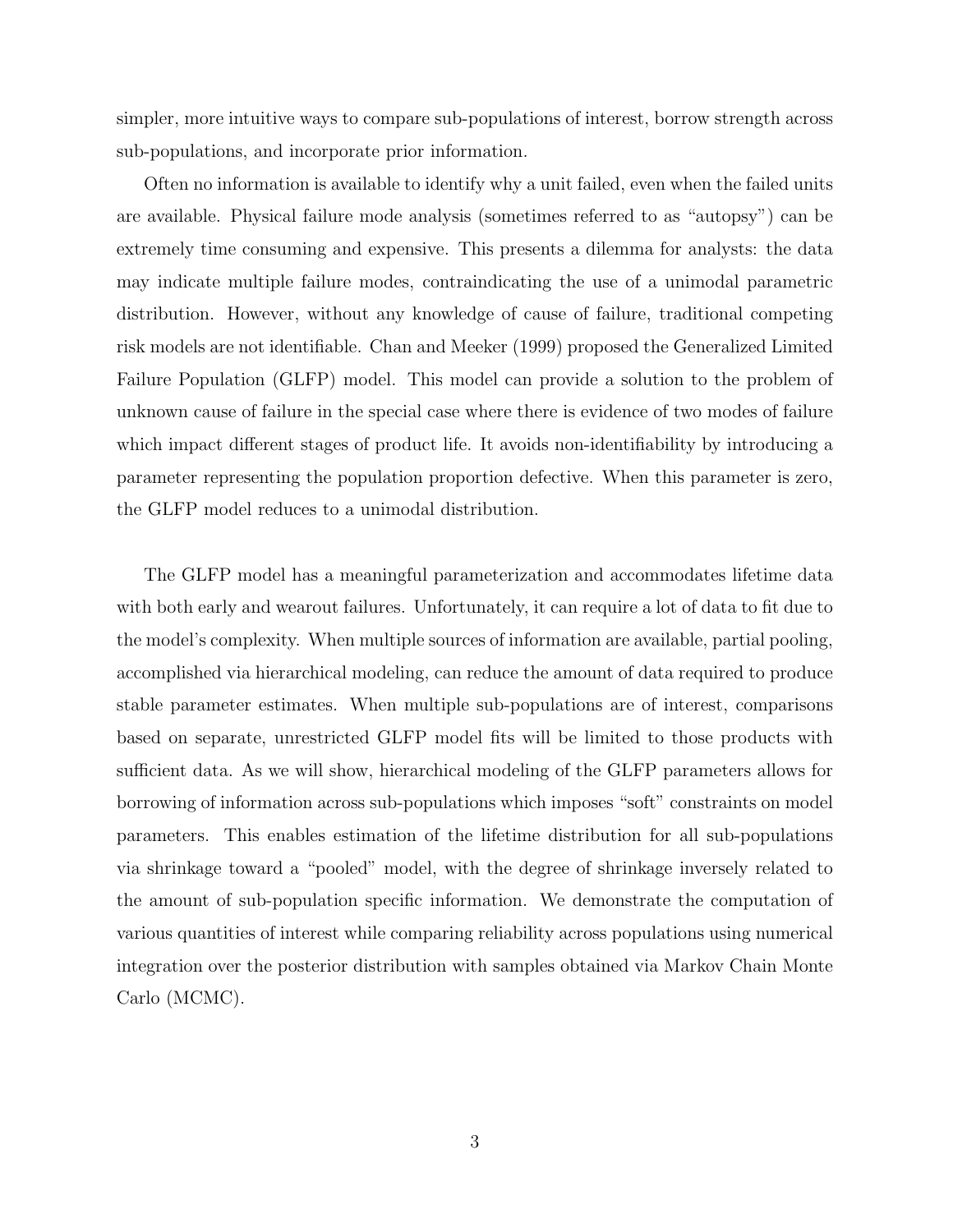### 1.3 Overview

The structure of the paper is as follows. Section 2 introduces the proposed method, potential applications, and examines previous related work. Section 3 introduces the GLFP model and illustrates its use with a subset of hard drive failure data from the company, Backblaze. In Section 4, we describe the complete Backblaze Hard Drive data set, which is used throughout as a motivating example. In Section 5 we discuss using hierarchical modeling of the GLFP model parameters to extend the GLFP model to multiple sub-populations. Section 6 applies the hierarchical GLFP model to the hard drive data. First, we do model selection among four models of increasing complexity, using approximate leave-one-out cross-validation. Next, for the selected model, we assess the model fit using a graphical comparison of replicated data sets generated from the posterior distribution to the observed data. Finally, we present an evaluative comparison of sub-populations taking into account practical considerations related to product lifetime. Section 9 describes potential applications of our model and limitations for inference implied by the model assumptions.

### 2 Background

In engineering applications, a product can often fail from one out of a set of possible malfunctioning components. For example, a computer system can break if the mother board, disc drive or power supply stop working. Circuit boards (CB) can fail due to a manufacturing defect or later as a result of wearout of certain components. The general name for such products is a series system where the lifetime of the product is the minimum failure time across different components or risks (Nelson, 1982, Chapter 5). A common assumption in series system modeling is the time to failure for the different risks are statistically independent. Thus, the overall reliability of a unit is the product of the reliability of each of the risks. Then parameter estimation is straightforward if the cause of failure is known for each observation. However, in many situations the cause of failure is unknown to the analyst. This is referred to in the literature as masking.

Previous papers have employed various assumptions and methods to model masked lifetime failure data. When modeling computer system failures Reiser et al. (1995) assumed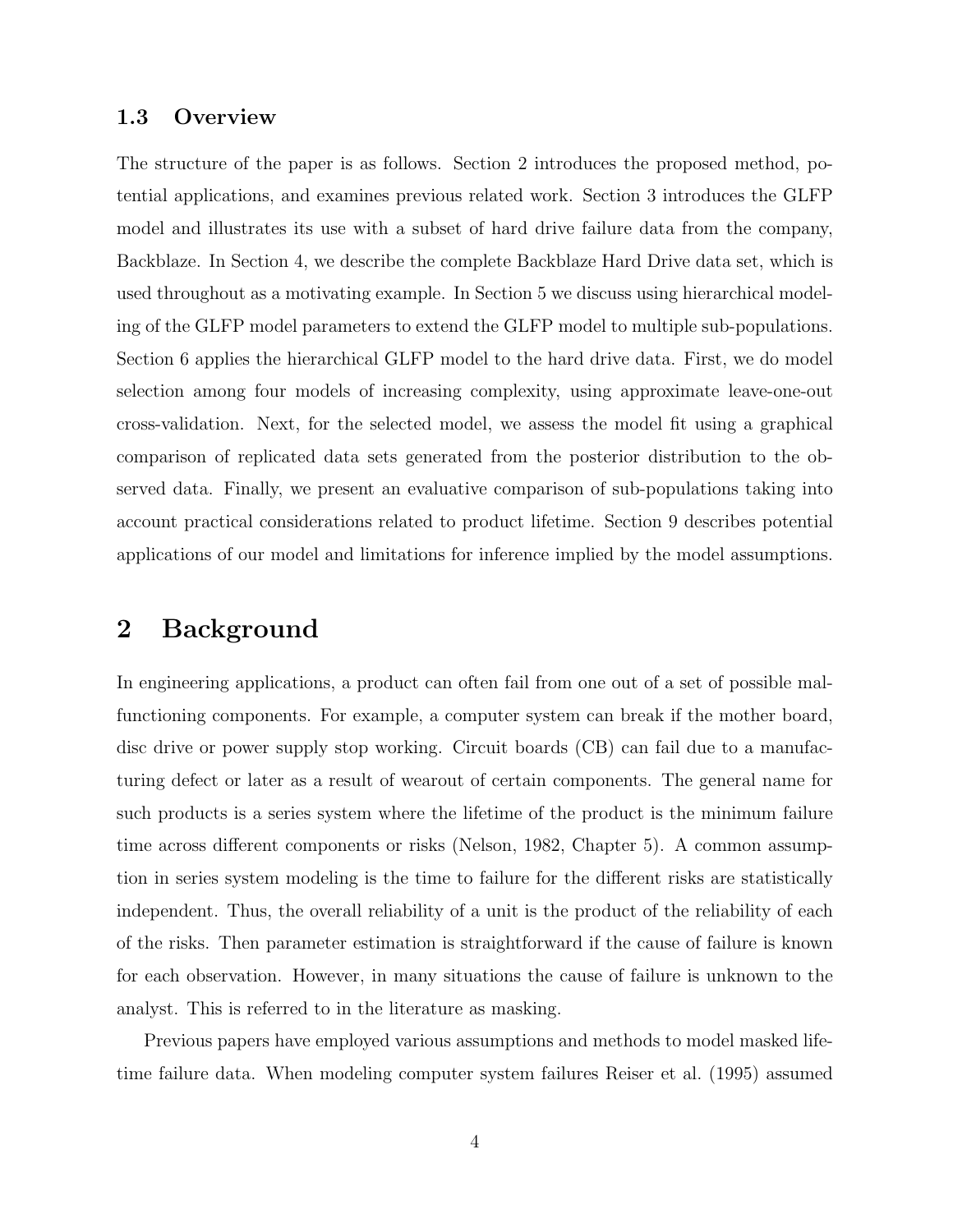each observed failure came from a known subset of failure modes, and estimation was performed using a Bayesian approach. Chan and Meeker (1999) labeled the cause of circuit board failures as early (due to defects), unknown, or wearout based on the time of observed failures. This helped identify parameters when using maximum likelihood (ML) estimation. Extending Chan and Meeker's analysis, Basu et al. (2003) performed a Bayesian analysis with informative priors to better identify early versus late failure modes without making any assumptions about the causes of failure. Berger and Sun (1993) introduced the Poly-Weibull distribution where the failure time is the minimum of a several Weibull distributions, corresponding to different failure modes. Ranjan et al. (2015) considered a competing risk model for early and wearout failures as a mixture of Weibull and exponential distributions. Treating the unknown failure modes as incomplete data, an expectation maximization (EM) algorithm providing ML estimates was used, in addition to Bayesian estimation.

### 3 Model for field data

### 3.1 Weibull distribution parameterization

The Weibull cumulative distribution function (cdf) is

$$
\Pr(T \le t | \alpha, \beta) = F(t | \alpha, \beta) = 1 - \exp\left[-\left(\frac{t}{\alpha}\right)^{\beta}\right], \quad t > 0,
$$
\n(1)

where  $\beta > 0$  is the Weibull shape parameter and  $\alpha > 0$  is a scale parameter. Because  $log(T)$  has a smallest extreme value distribution (a member of the location-scale family of distributions), the Weibull cdf can also be written as

$$
\Pr(T \le t | \mu, \sigma) = F(t | \mu, \sigma) = \Phi_{SEV} \left[ \frac{\log(t) - \mu}{\sigma} \right], \quad t > 0,
$$

where  $\Phi_{SEV}(z) = 1 - \exp[-\exp(z)]$  is the standard smallest extreme value distribution cdf and  $\mu = \log(\alpha)$  and  $\sigma = 1/\beta$  are, respectively, location and scale parameters for the distribution of  $log(T)$ . Therefore, the Weibull distribution is a member of the log-locationscale family of distributions.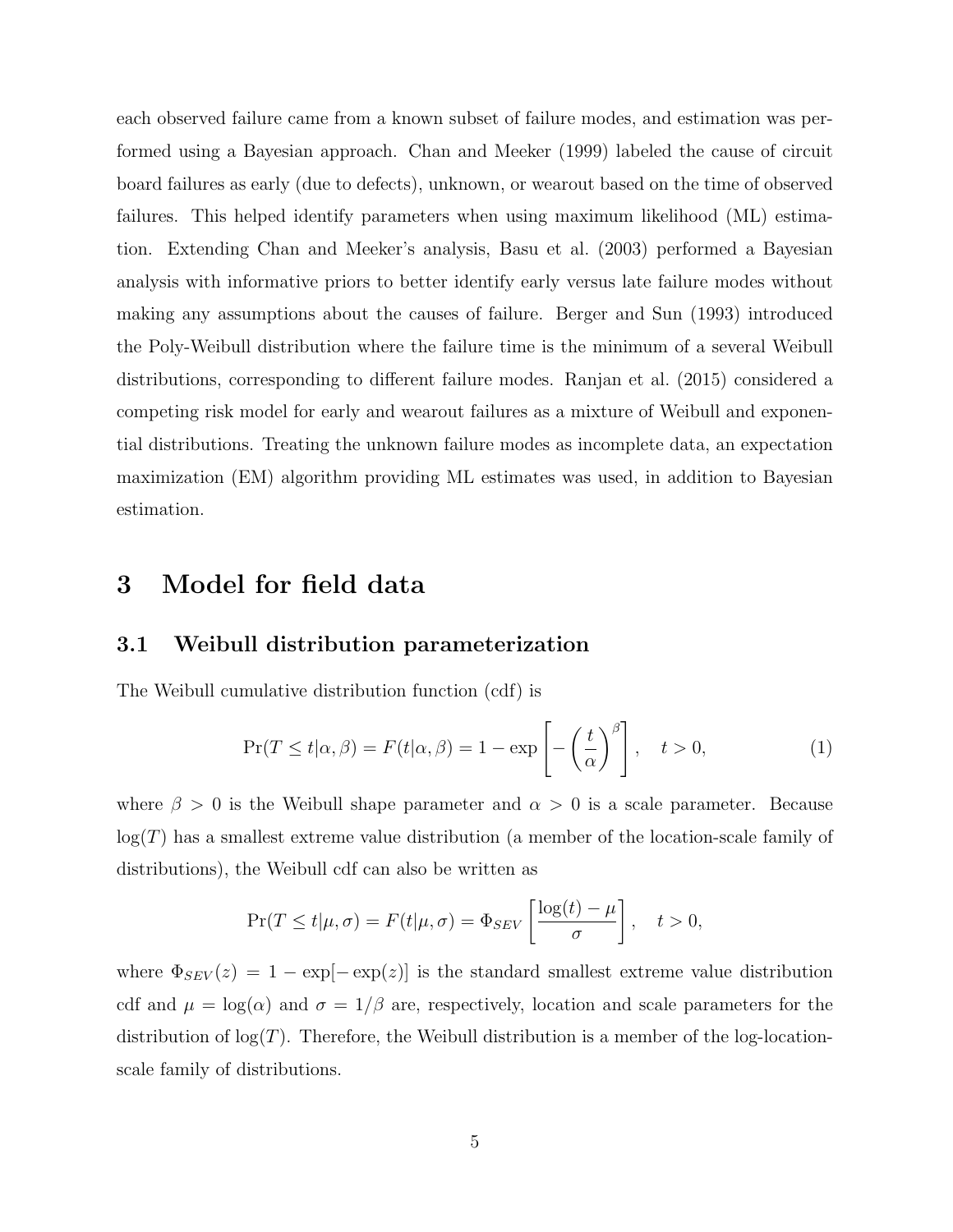We will use an alternative parameterization where  $\alpha$  is replaced by the p quantile  $t_p = \alpha \left[-\log(1-p)\right]^\sigma$ . Replacing  $\alpha$  in (1) with the  $\alpha = t_p/[-\log(1-p)]^\sigma$  gives

$$
\Pr(T \le t | t_p, \sigma) = F(t | t_p, \sigma) = 1 - \exp\left[-\left(\frac{t}{t_p/[-\log(1-p)]^{\sigma}}\right)^{1/\sigma}\right]
$$

$$
= 1 - \exp\left[\log(1-p)\left(\frac{t}{t_p}\right)^{1/\sigma}\right], \quad t > 0.
$$

There are two important reasons for using this parameterization.

- Especially with a high-reliability product, it will be easier to elicit prior information about a quantile  $(t_p)$  in the lower tail of the distribution than it will be to elicit prior information about  $\alpha$  (approximately the 0.63 quantile). In addition, there is generally available information about the shape parameter,  $\sigma$ , for a given failure mechanism (e.g., if the failure is due to a wearout mechanism, then it is known that  $\sigma < 1$ ).
- Because of heavy censoring in reliability field data, the parameter estimates of the  $\mu$ and  $\sigma$  parameters will generally be highly correlated and thus specification of independent marginal prior distributions would be be inappropriate. On the other hand, estimates of  $t_p$  and  $\sigma$ , for some appropriately chosen value of p, will be approximately independent, allowing the easier elicitation and specification of independent marginal prior distributions. For example, if a typical field data set has 10% of units failing, then choosing  $t_{0.05}$  would work well.
- Bayesian MCMC estimation will be better behaved due to reduced correlation between  $t_p$  and  $\sigma$  (relative to  $\alpha$  and  $\sigma$ ).

### 3.2 Generalized Limited Failure Population model

Let  $F_1, F_2$  be Weibull distributions with parameters  $(t_{p1}, \sigma_1)$  and  $(t_{p2}, \sigma_2)$ , respectively. The Generalized Limited Failure Population model (GLFP) of Chan and Meeker (1999) is defined as follows: Let  $T \sim \text{GLFP}(\pi, t_{p1}, \sigma_1, t_{p2}, \sigma_2)$ . Then

$$
\Pr(T \le t) = H(t) = 1 - (1 - \pi F_1(t))(1 - F_2(t)), \, t > 0, \, 0 < \pi < 1.
$$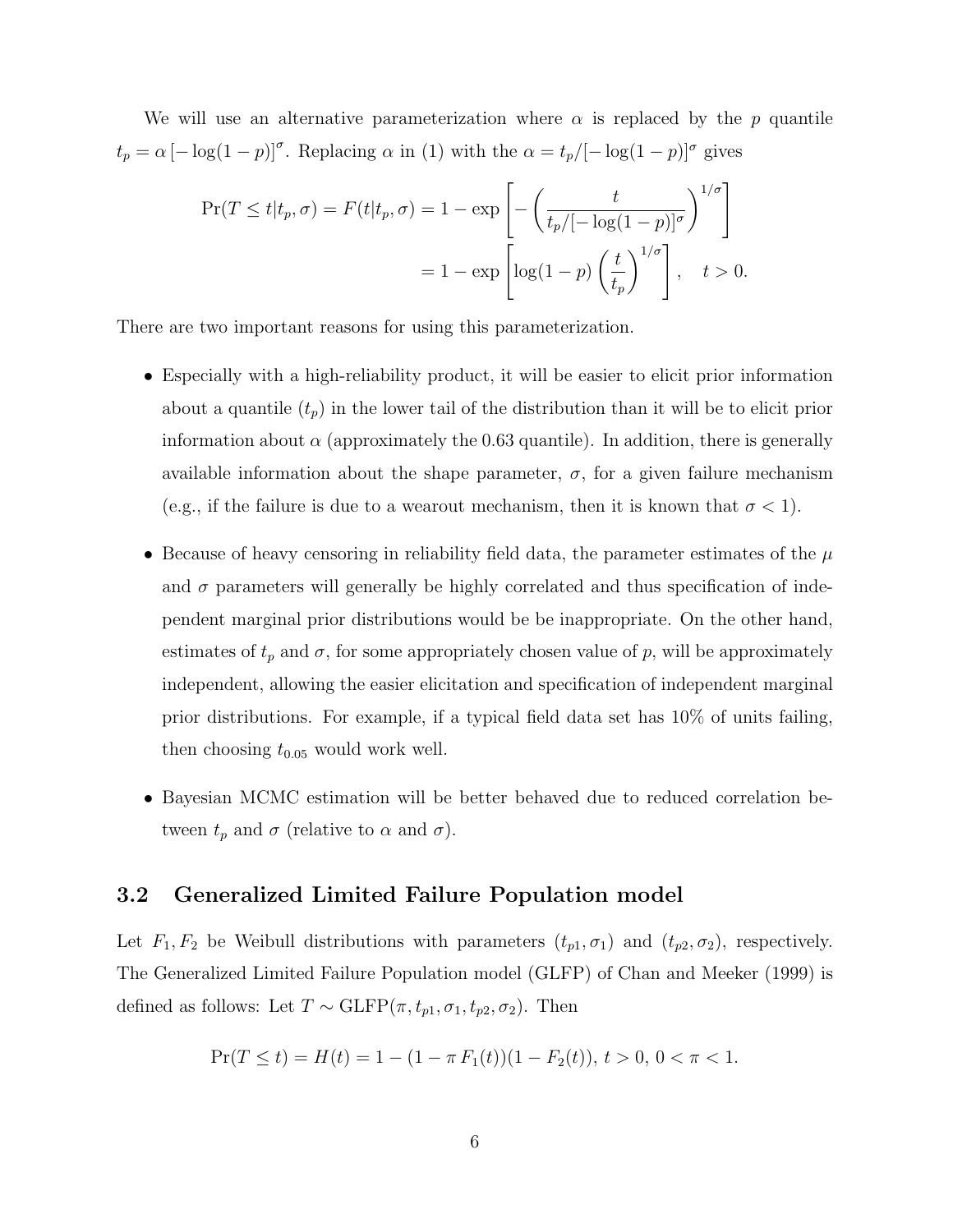The GLFP model can be understood as a mixture model with a binary latent variable,  $\delta_i \stackrel{ind.}{\sim} \text{Bernoulli}(\pi)$ .  $\delta_i$  is an indicator for whether unit i is defective or not (i.e., susceptible to an early failure). Expressed conditional on  $\delta_i$ ,

$$
P(T \le t | \delta_i = 1) = 1 - (1 - F_1(t))(1 - F_2(t))
$$
  

$$
P(T \le t | \delta_i = 0) = F_2(t).
$$

The parameter  $\pi$  represents the proportion of units susceptible to early failure, and hence susceptible to both failure modes. Here the cause of failure is not assumed to be known, thus units from the same population are exchangeable.

Taking the derivative of the (marginal) cdf, the density for the GLFP model is

$$
h(t|\pi, t_{p1}, \sigma_1, t_{p2}, \sigma_2) = \pi f_1(t|t_{p1}, \sigma_1) (1 - F_2(t|t_{p2}, \sigma_2)) +
$$
  

$$
f_2(t|t_{p2}, \sigma_2) (1 - \pi F_1(t|t_{p1}, \sigma_1).
$$

Note that the p quantile of the GLFP model may be found by setting  $p = H(t_p)$  and solving numerically for  $t_p$ .

### 3.3 Censoring and truncation

A common feature of lifetime data is right-censoring. In the analysis of reliability field data, it is rare that all units are observed until failure. If a unit has not yet failed when the data are analyzed it is considered right-censored. In other words, right-censoring puts a lower bound on the failure time.

When an observation is left-truncated, it would not have been observed if it had failed prior to a particular time, which we refer to as the left-truncation time. Left-truncation is a common feature of observational lifetime data, where the factors leading to inclusion in the data set are uncontrolled and/or the population of interest has a history prior to any data collection. Ignoring left truncation can lead to biased estimates. However, dropping left truncated observations should be avoided because it could substantially reduce the total available information. Therefore, we incorporate both right censoring and left truncation into the likelihood.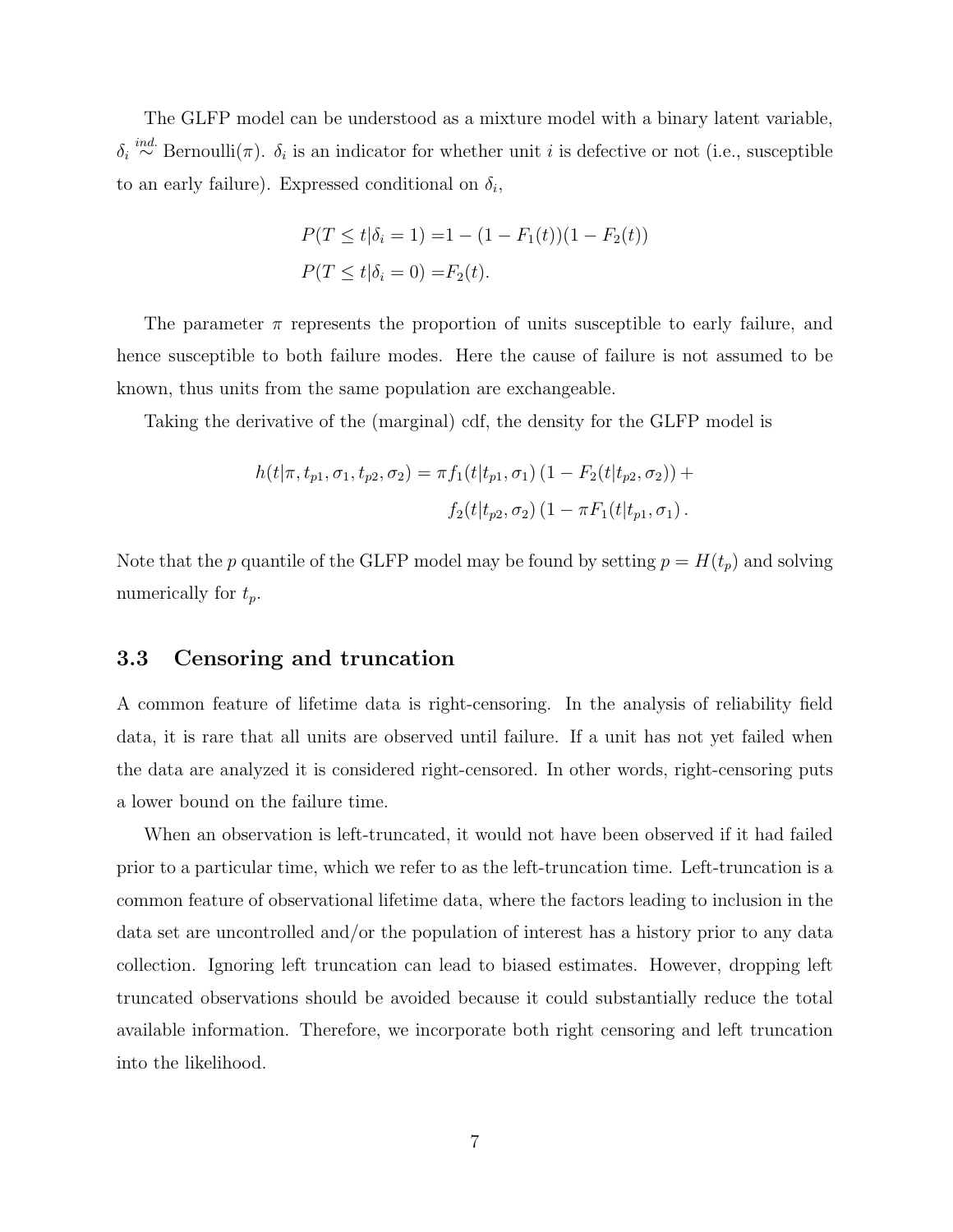#### 3.4 Likelihood

We now give the general form for the likelihood function, taking into account left truncation and right censoring. Let  $t_i$  denote the end of the observed lifetime of unit i, in hours. Let  $t_i^L$ be the left truncation time, the age of unit  $i$  when data reporting commenced. Additionally, let  $c_i$  be an indicator for censoring;  $c_i = 1$  if the failure time is right-censored,  $c_1 = 0$  if the unit failed (at time  $t_i$ ). The likelihood for the GLFP is a function of the parameters  $\boldsymbol{\theta} = (\pi, t_{p1}, \sigma_1, t_{p2}, \sigma_2)$ . Assuming the lifetimes of all units are independent, the likelihood for the data,  $t_1, \ldots, t_n$  is

$$
L(\boldsymbol{\theta}) = \prod_{i=1}^{n} \left[ \frac{h(t_i; \boldsymbol{\theta})}{1 - H(t_i^L; \boldsymbol{\theta})} \right]^{1 - c_i} \left[ \frac{1 - H(t_i; \boldsymbol{\theta})}{1 - H(t_i^L; \boldsymbol{\theta})} \right]^{c_i}
$$

### 4 Motivating example

### 4.1 Backblaze hard drive data

Backblaze is a company that offers cloud backup storage to protect against data loss. Since 2013 it has been collecting data on hard drives operating at its facility. The purpose is to provide consumers and businesses with reliability information on different hard drivemodels. The hard drives continuously spin in controlled storage pods. Drives are run until failure. When a hard drive fails it is removed and replaced. In addition, the number of storage pods is increasing as Backblaze adds drives to its storage capacity. Every quarter Backblaze makes its hard drive data publicly available through their website (https:// www.backblaze.com/b2/hard-drive-test-data.html, accessed January 18, 2018). In addition, Backblaze publishes summary statistics of the different drive-models currently operating. No other analysis or modeling of the failure data is provided, other than simple rates and proportions. Backblaze does, however, encourage others to further analyze their data.

As of the first quarter of 2016, Backblaze was collecting and reporting data on 63 different drive-models. Some drive-models have been running since 2013 or before, while others were added at a later date. Data have been reported on 75,297 different hard drives that are or were in operation. The number of drives varies by drive-model; some drive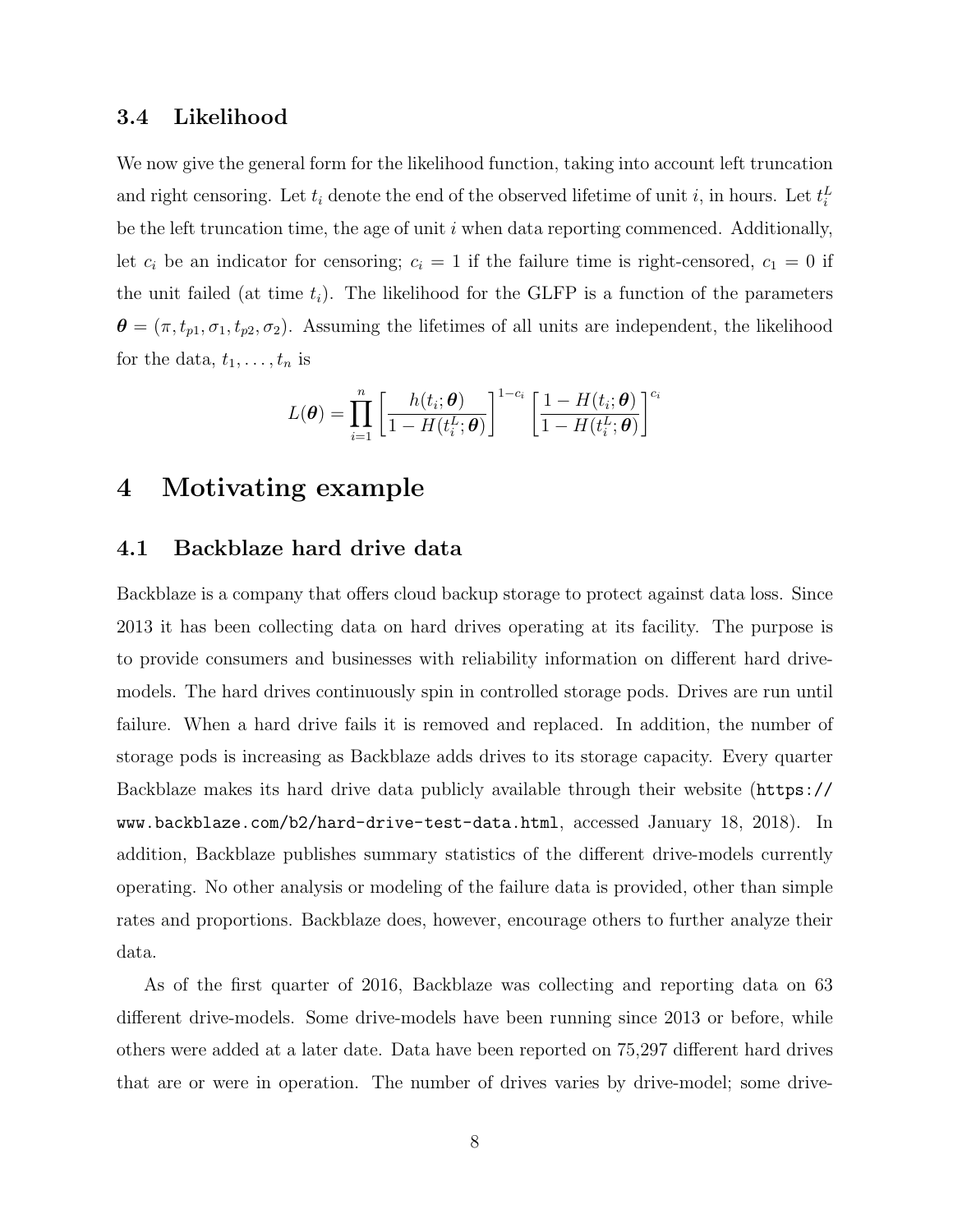models only have a service record for a single drive whereas the maximum number of daily service records for a single drive-model is 35,860. Figure 1 shows a scatterplot of the total observed running time in hundred of thousands hours versus the total number of failures for drive-models with at least 3 failures. For model identification, a minimum of three failures was the criterion for inclusion of drive-models into our analysis.



Figure 1: Scatterplot of total observed running time (hundred thousands of hours) versus total number of observed failures. Each number labels a unique drive-model, numbered between 1 and 44. Axes are on the log scale.

### 4.2 Analysis of a single drive-model

To illustrate the GLFP model, we will present an analysis of the drive-model with the most observed failures, Drive-model 14. The Kaplan-Meier (K-M) estimate plotted below suggests at least two failure modes. The curve has a slow ramp up in failures until about 10,000 hours (early failures), and increases more rapidly from about 10,000 to 20,000 hours (presumably wearout failures). Besides our empirical observation, it is well known that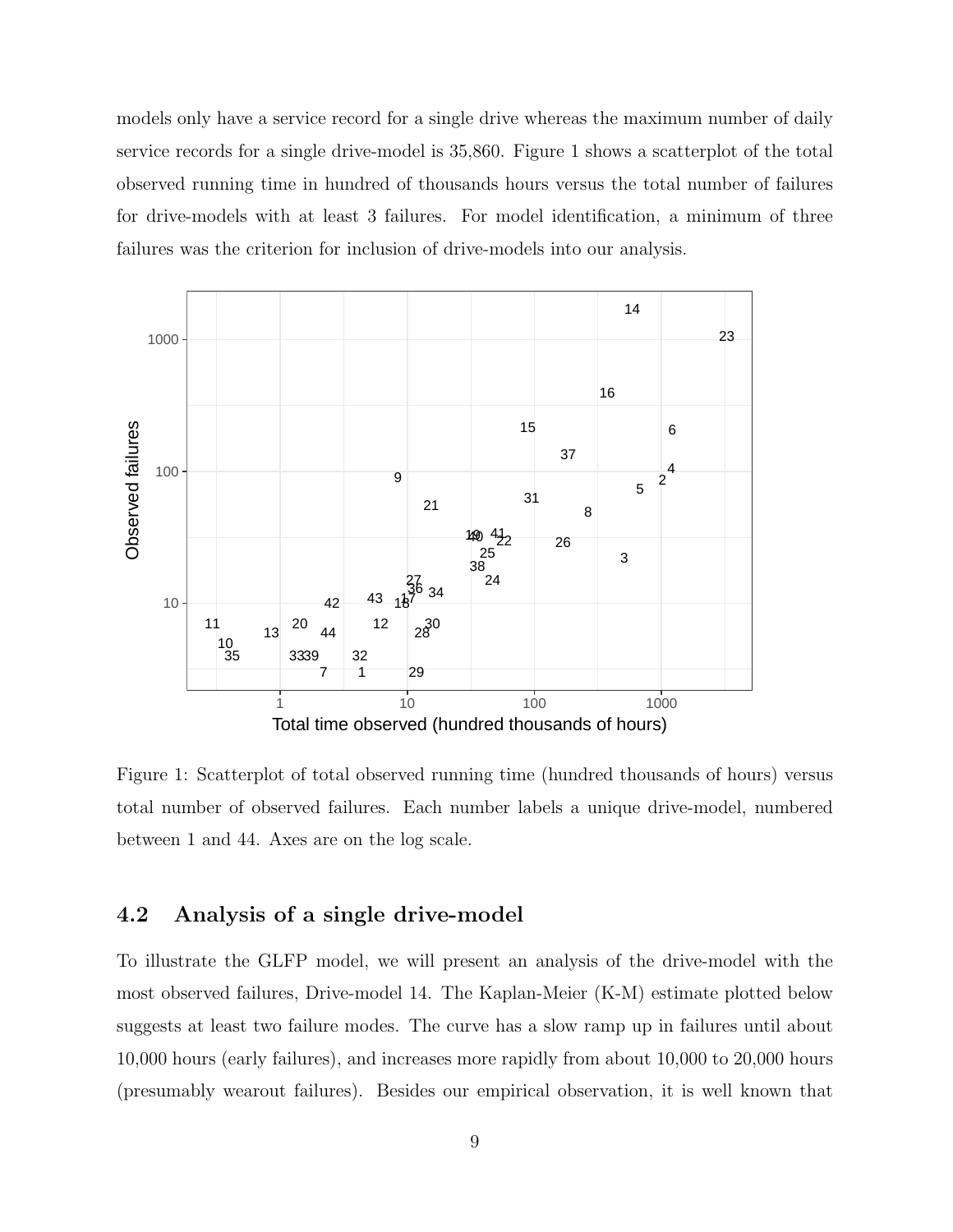computer hard drives have a mixture of early and late failures (Chan and Meeker, 1999). Therefore, there is both an empirical and a theoretical justification to apply the GLFP model.



Figure 2: K-M estimate for Drive-model 14. Uncertainty band correspond to pointwise standard errors (using Greenwood's formula.)

To estimate the parameters of the GLFP model we use a Bayesian approach, selecting proper, but generally diffuse, prior distributions to improve identification of the model parameters. Having a proper prior distribution also ensures a proper posterior distribution. We reparameterize the component Weibull distributions using the 0.50 quantile for the early failure mode  $(t_{0.5,1})$  and the 0.20 quantile for the wearout failure mode  $(t_{0.2,2})$ .

When eliciting prior distribution information it is much easier to ask about recognizable characteristics of a distribution instead of the parameters of the distribution. Following the approach used in (Meeker et al., 2017, Section 15.2.2) we will use diagonal braces  $(\langle ., . \rangle)$  to refer to 95 percent central probability intervals, rather than the standard model parameters when specifying prior distributions. Using this convention the prior distributions used in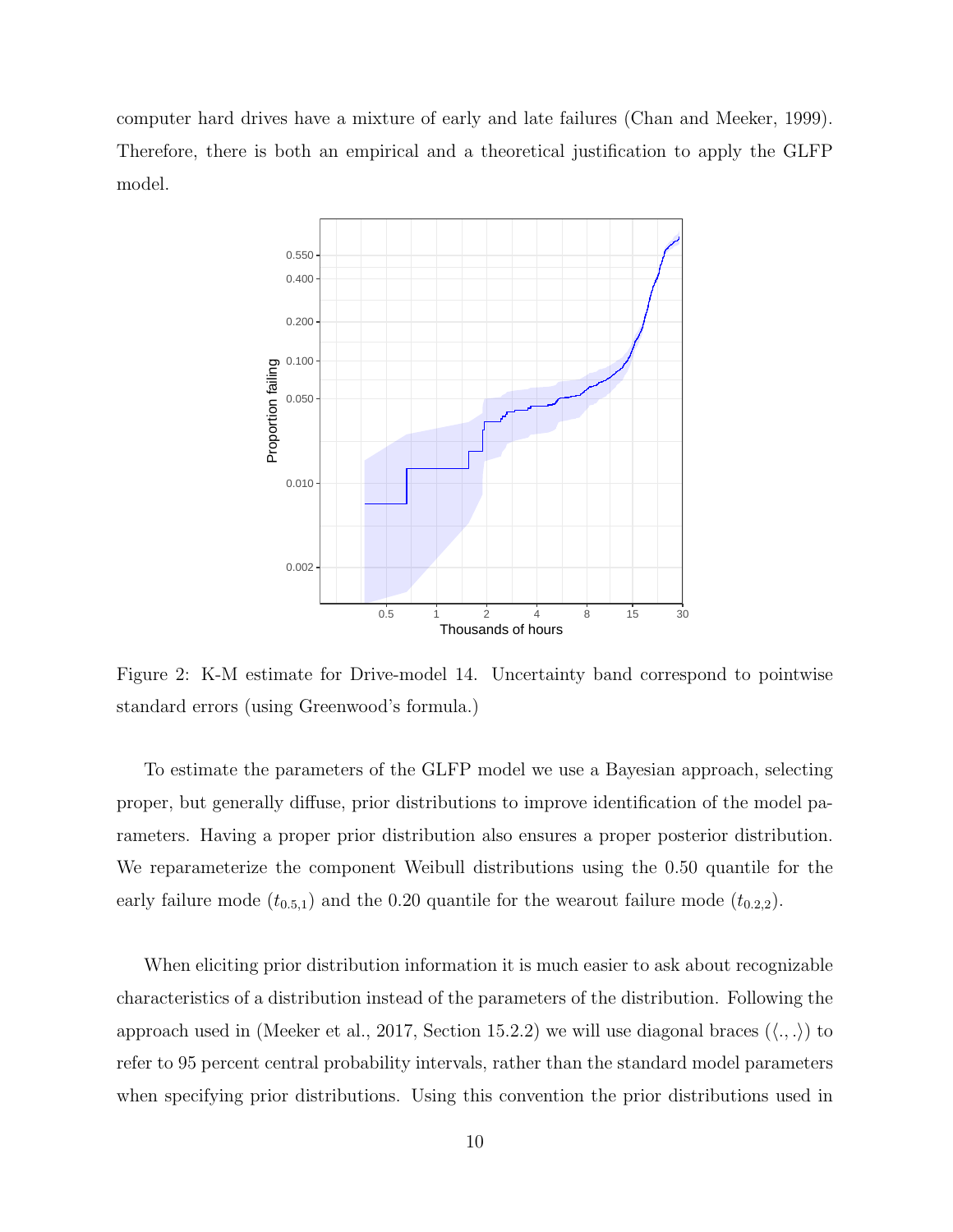our analyses are

$$
t_{0.5,1}
$$
 ~ Lognormal $\langle 1.7, 7.6 \times 10^6 \rangle$ ,  $t_{0.2,2}$  ~ Lognormal $\langle 8.6, 5.6 \times 10^7 \rangle$ 

 $\pi \sim \text{Logit-normal}\langle1.0 \times 10^{-3},\, 7.1 \times 10^{-1}\rangle, \quad \sigma_1, \sigma_2 \stackrel{ind.}{\sim} \text{Lognormal}\langle7.4 \times 10^{-3},\, 1.3 \times 10^2\rangle.$ These prior distributions put probability mass on a wide range of values for all model parameters — much larger than we would expect for a typical Weibull distribution. Thus,

we consider these prior distributions to be relatively uninformative.

Table 1 gives the posterior median and 95% credible intervals for the 5 GLFP parameters for Drive-model 14. The parameter  $\pi$  is an estimate of the proportion of drives susceptible to early failure. As expected, this proportion is small with a median value of 0.05. The shape parameter estimates for the two Weibull distributions also match intuition. The early failure mode puts posterior probability on a values of  $\beta_1$  less than 1, which corresponds to a decreasing hazard. Conversely, the credible interval for  $\beta_2$ , the wearout mode, is strictly above 1, implying an increasing hazard function. The two quantiles are also well identified with the early failure mode having an much earlier time to reach the 0.50 quantile compared to the time to reach the 0.20 quantile for the wearout mode.

|                      | $2.5\%$ | 50%   | 97.5% |
|----------------------|---------|-------|-------|
| $\pi$                | 0.033   | 0.054 | 0.099 |
| $\beta_1=1/\sigma_1$ | 0.47    | 1.13  | 1.72  |
| $\beta_2=1/\sigma_2$ | 4.47    | 4.70  | 4.95  |
| $t_{0.5,1}$          | 1.03    | 2.28  | 3.99  |
| $t_{0.2,2}$          | 18.0    | 18.2  | 18.6  |

Table 1: Posterior 95% Credible Intervals for the 5 GLFP parameters for Drive-model 14. Quantiles are in thousands of hours.

Probability plotting is a simple method to assess and compare the adequacy of members of the log-location-scale family of distributions. After properly transforming the axes of a plot, graphing an empirical estimate of fraction failing as a function of time along with pointwise confidence bands provides a visual check for distributional goodness of fit. We applied this method using the Kaplan-Meier nonparametric estimate of the empirical cdf.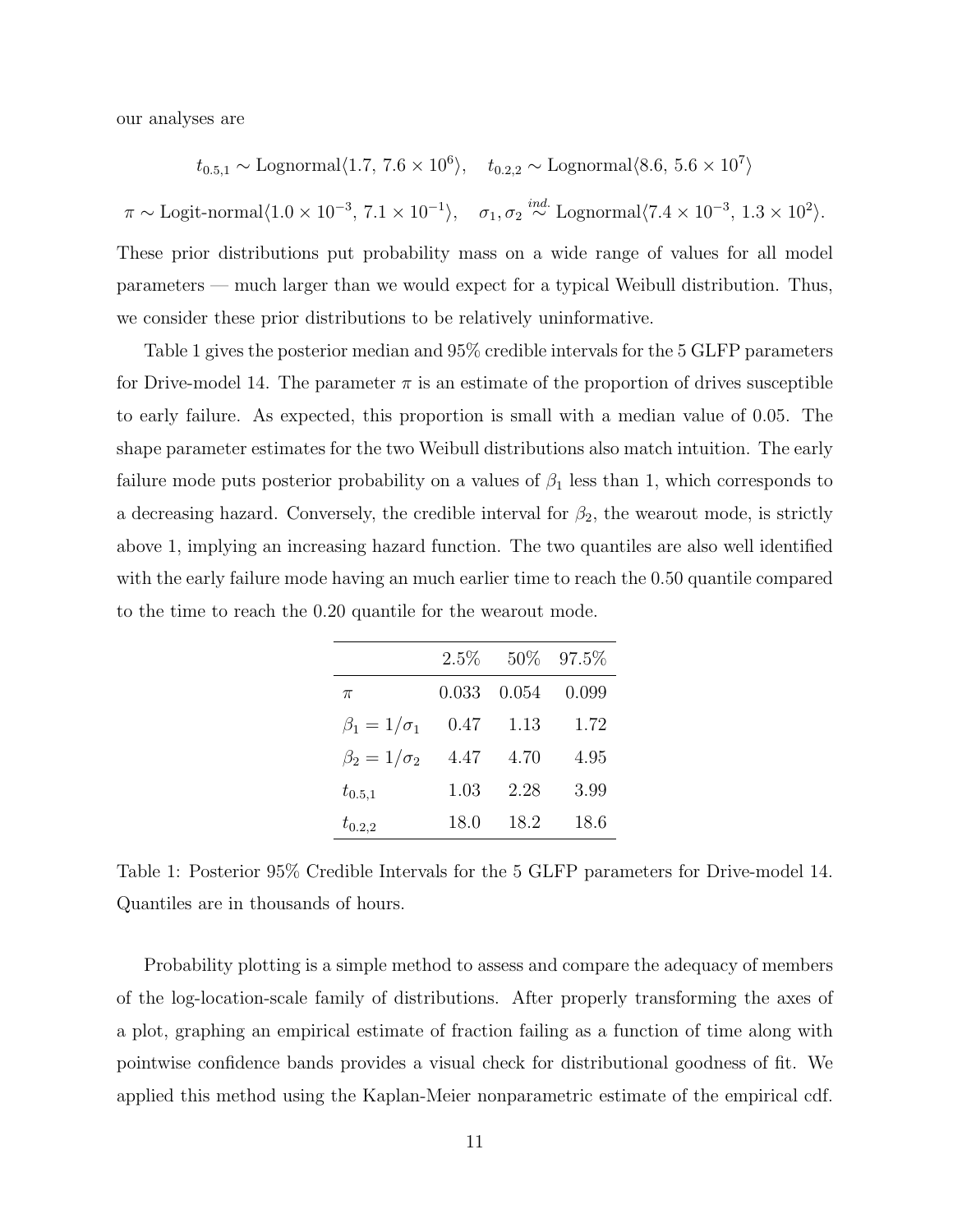With left truncation, however, the standard Kaplan-Meier estimator is biased, so we used an adjusted version due to Meeker and Escobar (1998, Chapter 11) (see Appendix for a detailed description).

In Figure 3, we overlay the posterior median of the fitted GLFP model onto the adjusted K-M estimate with axes on the Weibull probability scale. The plot also contains 90% pointwise credible bands associated with each estimate. While the Weibull model is inadequate for these data, the GLFP model fits quite well, as it is able to adequately describe the rapid increase in the empirical cdf between 8000 and 20,000 hours.



Figure 3: The estimated GLFP for Drive-model 14 plotted on Weibull paper. The dashed line corresponds to the median of the posterior draws; pointwise 90% credible bounds are shown in red. The solid line is an adjusted K-M estimate with pointwise 90% credible bounds in blue.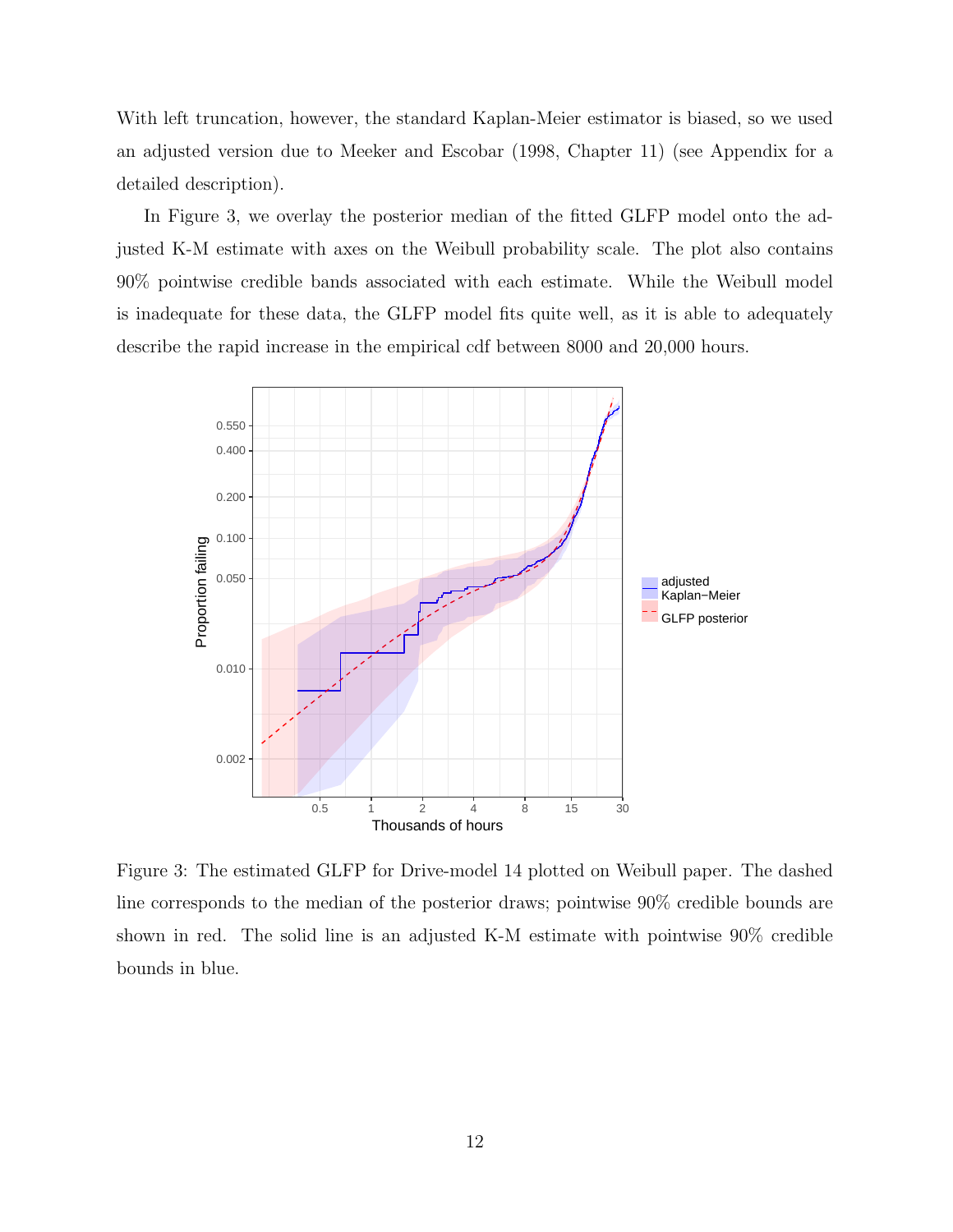# 5 Hierarchical GLFP model

### 5.1 Conditional likelihood

In order to describe an entire product population, consisting of different but similar subpopulations, and because of the limited amount of data from many of the sub-populations, we model sub-population-specific parameters hierarchically, borrowing strength across subpopulations. Let

$$
T_{ig} \stackrel{ind.}{\sim} \text{GLFP} \left( \pi_g, t_{p_1g}, \sigma_{1g}, t_{p_2g}, \sigma_{2g} \right), \tag{2}
$$

where  $g = 1, \ldots, G$  indexes the sub-populations. The likelihood for the hierarchical GLFP model is a function of the sets of parameters  $\theta_g = (\pi_g, t_{p_1g}, \sigma_{1g}, t_{p_2g}, \sigma_{2g})$ , one set for each sub-population, g. Assuming the lifetimes of all units are independent within and across sub-populations, and conditional on the fixed parameters, the likelihood for the data,  $i =$  $1, \ldots, n_g$ , is given by

$$
L(\mathbf{\Theta}) = \prod_{g=1}^{G} \prod_{i=1}^{n_g} \left[ \frac{h(t_{ig}; \boldsymbol{\theta_g})}{1 - H(t_{ig}^L; \boldsymbol{\theta_g})} \right]^{1 - c_{ig}} \left[ \frac{1 - H(t_{ig}; \boldsymbol{\theta_g})}{1 - H(t_{ig}^L; \boldsymbol{\theta_g})} \right]^{c_{ig}}
$$

where  $T_{ig}$  is the observed failure or survival time of unit i in sub-population g;  $t_{ig}^L$  is the left truncation time for unit i in sub-population  $g$ ; and  $c_{ig}$  is an indicator if unit i in sub-population g is right censored. All times are again in hours.

### 5.2 Parameter distributions

In a hierarchical model, the parameters are modeled as random variables, varying across different sub-populations. For example

$$
\sigma_{1g} \stackrel{ind.}{\sim} \text{Lognormal} \left(\eta_{\sigma_1}, \tau_{\sigma_1}^2\right)
$$
\n
$$
\sigma_{2g} \stackrel{ind.}{\sim} \text{Lognormal} \left(\eta_{\sigma_2}, \tau_{\sigma_2}^2\right) \text{Tr} \left(0, 1\right)
$$
\n
$$
t_{p_1g} = \exp\left(\mu_{1g} + \sigma_{1g} \Phi^{-1}(p_1)\right) \stackrel{ind.}{\sim} \text{Lognormal} \left(\eta_{t_{p_1}}, \tau_{t_{p_1}}^2\right)
$$
\n
$$
t_{p_2g} = \exp\left(\mu_{2g} + \sigma_{2g} \Phi^{-1}(p_2)\right) \stackrel{ind.}{\sim} \text{Lognormal} \left(\eta_{t_{p_2}}, \tau_{t_{p_2}}^2\right)
$$
\n
$$
\pi_g \stackrel{ind.}{\sim} \text{Logit-normal} \left(\eta_{\pi}, \tau_{\pi}^2\right).
$$
\n(3)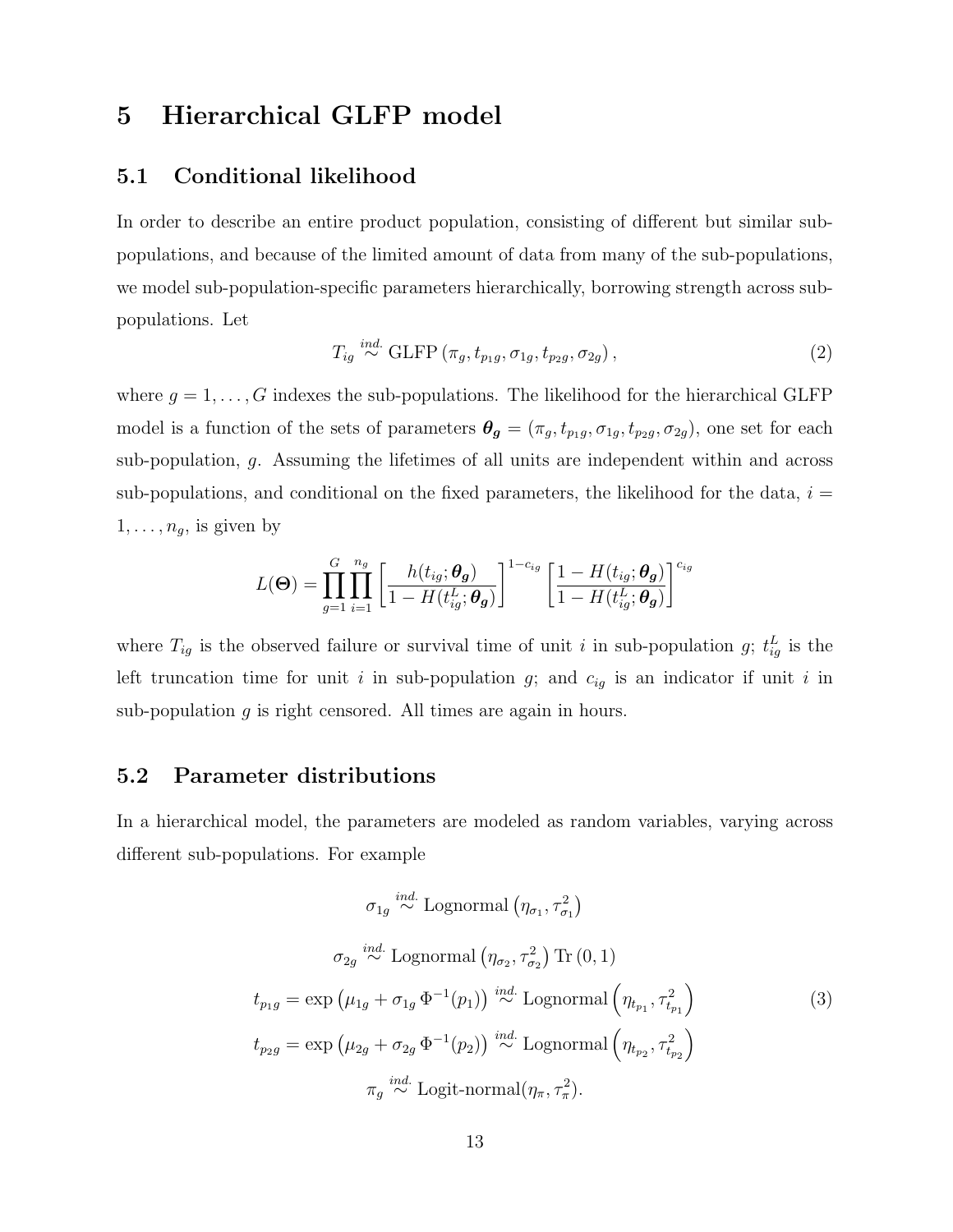As discussed in Section 3.1, we reparameterize the Weibull distribution in terms of a quantile and the shape parameter because observed failure data are often more informative about the lower tail of their respective lifetime distribution (note that if T has a Weibull distribution,  $\sigma$  is a shape parameter for the distribution of T and a scale parameter for the distribution of  $log(T)$ ). We truncate the distribution of  $\sigma_{2g}$  at 1 (indicated by Tr(0, 1) above) restricting the wearout failure mode to have an increasing hazard function (i.e.,  $\beta_{2g} = 1/\sigma_{2g} > 1$ ).

### 5.3 Priors

The complete GLFP model requires prior distributions on the hierarchical parameters. We suggest weakly informative proper distributions that allow the data to overwhelm the prior and provide information about the distribution of the population parameters. Prior knowledge about product lifetimes is useful for choosing the mean of the location parameter  $(\eta)$  distributions. However, the corresponding standard deviations should be diffuse to allow the location to vary depending on the observed data. For the scale parameters  $(\tau)$ we recommend half-Cauchy distributions as suggested by Gelman et al. (2014).

#### 5.4 Nested models

In principle, we prefer the full model (3) because we tend to believe that every population has a distribution with a distinct set of parameters. In practice, however, we may consider restrictions to reduce the number of parameters if the data do not support their inclusion. We considered four models, all based on (3), differing by which model parameters are held constant across sub-populations. These are (from most to least restrictive):

Model 1  $\pi_g = \pi$ ,  $t_{p_1g} = t_{p_1}$ ,  $\sigma_{1g} = \sigma_1$ ,  $t_{p_2g} = t_{p_2}$ ,  $\sigma_{2g} = \sigma_2$ 

 $\textbf{Model 2} \quad \pi_g = \pi, \quad t_{p_1g} = t_{p_1}, \quad \sigma_{1g} = \sigma_1, \quad \sigma_{2g} = \sigma_2$ 

 $\textbf{Model 3} \quad \pi_g = \pi, \quad t_{p_1g} = t_{p_1}, \quad \sigma_{1g} = \sigma_1$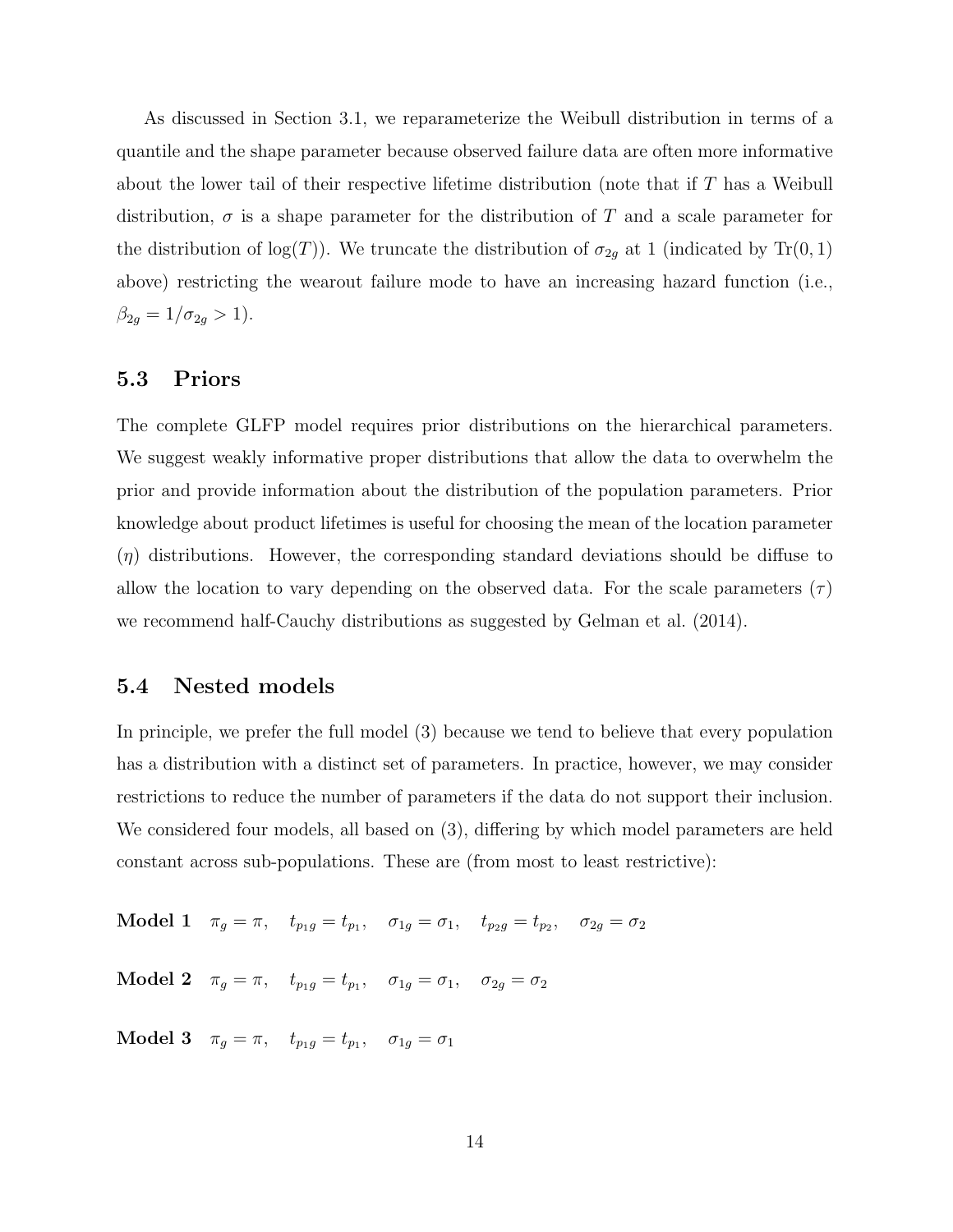$\textbf{Model 4} \quad t_{p_1g} = t_{p_1}, \quad \sigma_{1g} = \sigma_1$ 

This set of model specifications is chosen based on the data, interpretation of the model, as well as estimation considerations. Sub-population-model-specific parameters for the the wearout failure mode  $(t_{p_2g}, \sigma_{2g})$ , and the proportion defective  $(\pi_g)$ , are considered as a means to account for heterogeneity across sub-populations in the right tails of the failure distribution. Going from a common model for all sub-populations and gradually increasing the complexity of the model, Model 4 is the most flexible. Model 4 allows for the probability of early failure as well as the shape and scale parameters for the wearout failure mode to vary across sub-populations.

For all of the nested models, the parameters for the early failure mode are common across sub-populations. We found that there was often insufficient information to model these parameters hierarchically. Moreover, assuming a common distribution for early failures provides a meaningful interpretation and comparison of  $\pi_g$  and  $\pi_{g'}$   $(g \neq g')$ . Also the failuretime distribution of the defective subpopulation (as opposed to the proportion defective) is not of high interest.

### 5.5 Model selection

From the point of view of a consumer or purchaser, the goal of an analysis such as this is may be to rate manufacturers and/or to inform future purchases based on predicted product performance. In this case, we should choose the model that will provide the most accurate prediction for future units of previously observed products. One appropriate criterion for model selection, then, is the log pointwise predictive density (lpd),

$$
\begin{split} \text{lpd} &= \sum_{g=1}^{G} \sum_{i=1}^{n_g} \log[p(t_{new,g,i}|t,t^L,c)] \\ &= \sum_{g=1}^{G} \sum_{i=1}^{n_g} \log \left[ \int p(t_{new,g,i}|\theta) p(\theta|t,t^L,c) d\theta \right]. \end{split}
$$

Using this criterion, we should choose the model with the highest expected lpd (elpd) for a new data set  $\{t_{new,g,i}: g = 1, \ldots, G; i = 1, \ldots, n_g\}$ . Notationally suppressing the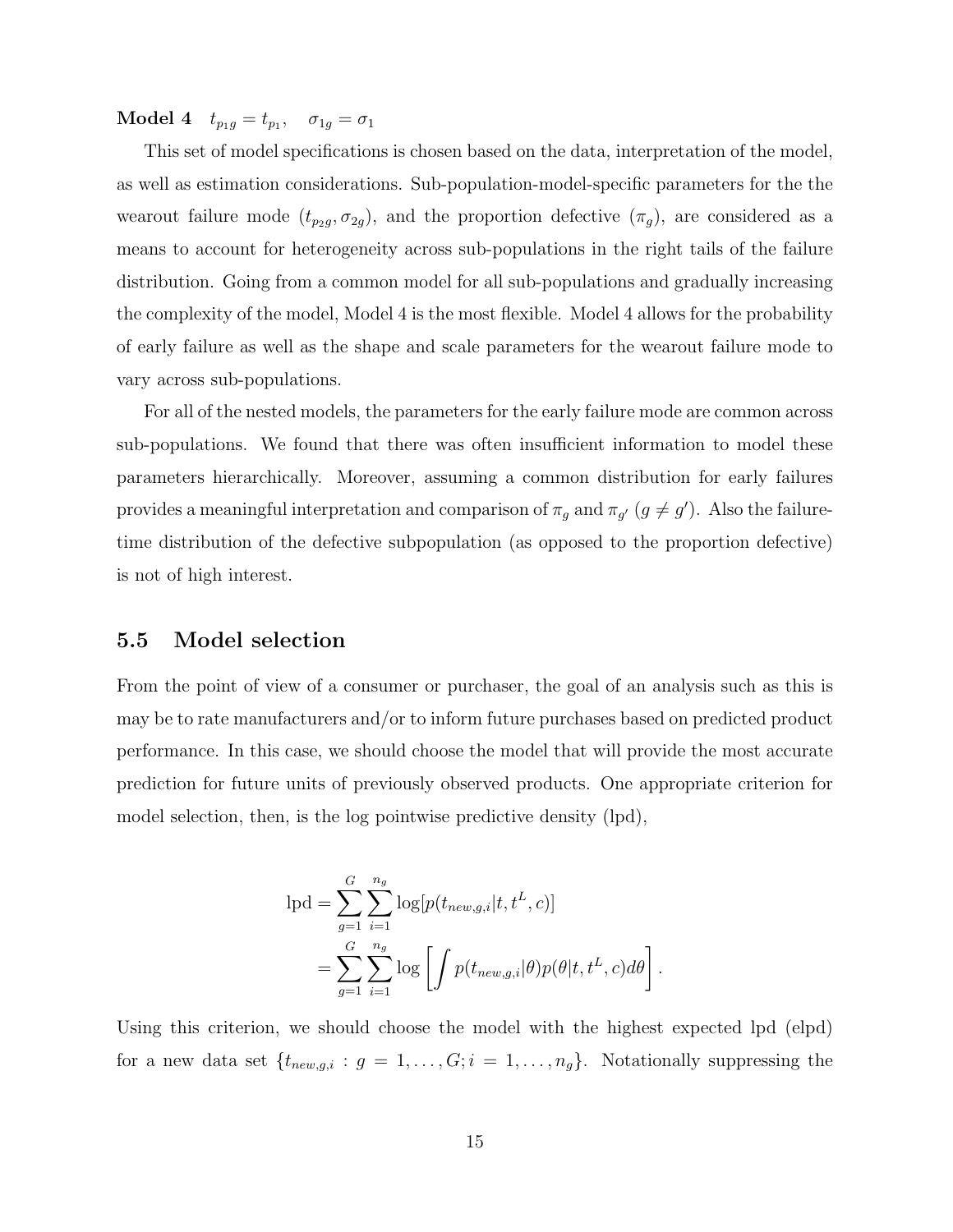conditioning on  $t^L$  and c,

$$
elpd = E_h \, lpd = \sum_{g=1}^{G} \sum_{i=1}^{n_g} \int \log[p(t_{new,g,i}|t)] h(t_{new,g,i}) dt_{new,g,i}, \tag{4}
$$

where h is a density for the true distribution of  $t_{new,g,i}$ . Although h is unknown, leave-oneout cross-validation provides a robust estimator:

$$
\widehat{\text{elpd}} = \sum_{g=1}^{G} \sum_{i=1}^{n_g} \log[p(t_{g,i}|t_{-(g,i)})]. \tag{5}
$$

The R package, loo (Vehtari et al., 2016), computes an approximation of (5) provided that the observations  $t_i$  are conditionally independent. It employs an importance sampling method that uses S saved MCMC draws to compute smoothed importance weights,  $w_{i,s}$ , approximating  $log[p(t_{g,i}|t_{-(g,i)})]$  with  $\sum_{i=1}^{S} w_{i,s}p(t_{g,i})/\sum_{s=1}^{S} w_{i,s}$ . In addition to providing an estimate of (4), their method also produces a standard error based on an asymptotic result. For details, refer to Vehtari et al. (2017).

### 6 Model for the Backblaze hard drive data

We now apply this general methodology to the hard drive failure data from Backblaze. There are 44 different drive-models in the data set, and significant heterogeneity in the number of observed failures, time observed (Figure 1), and the parameter estimates of the underlying GLFP. The hierarchical GLFP allows us to model the entire drive-model population, borrowing information across drive-models, allowing estimation for those drivemodels for which little information exists.

### 6.1 Prior distributions

Following the recommendations in Section 5.3, we specify the following prior distributions for each of the four nested GLFP models. Different sets of restrictions require different prior distribution specifications, which are assigned as follows:

Model 1 Constrain all drive-models to the same GLFP distribution. For this "reduced" model we assume the same prior distributions as in Section 4.2.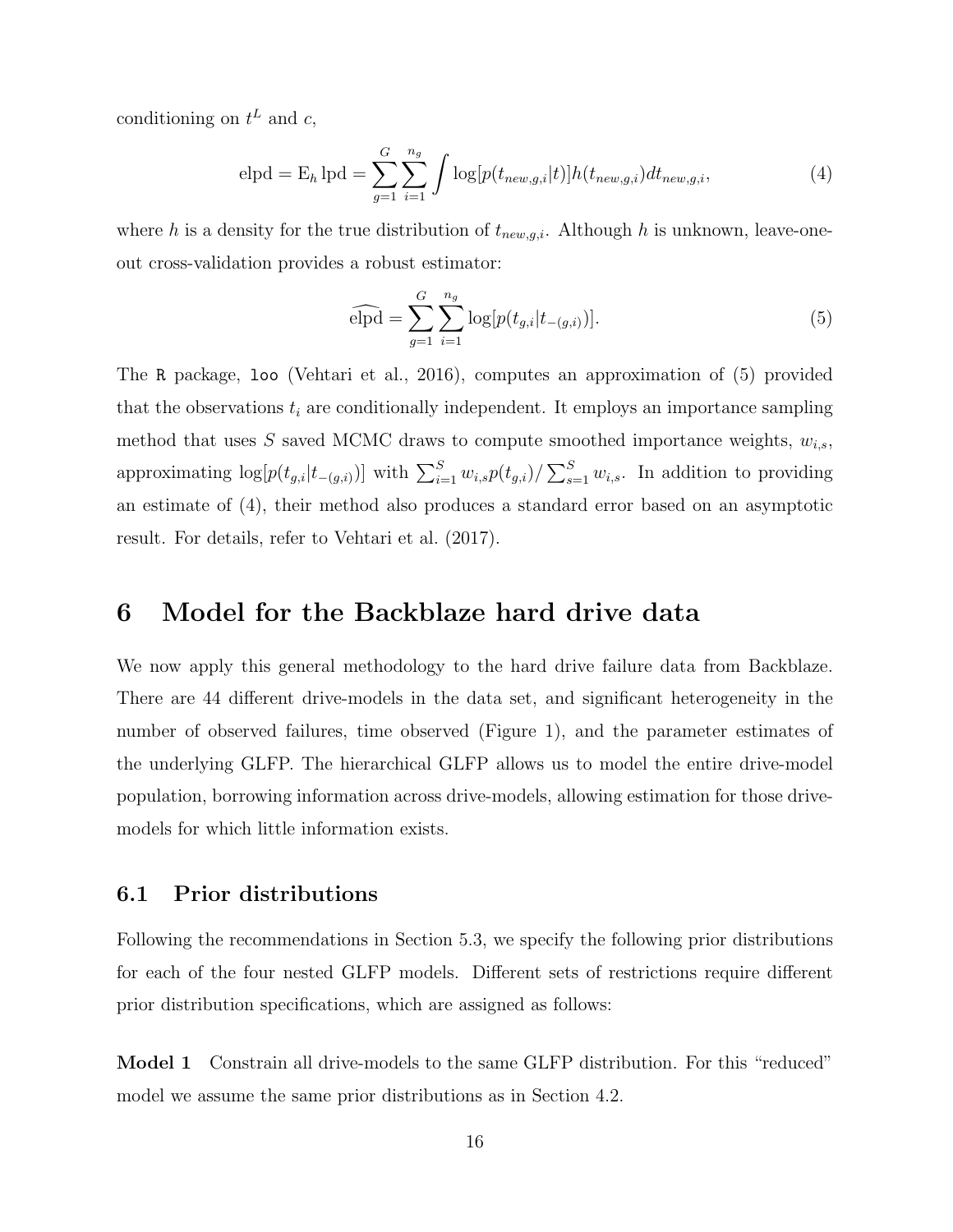**Model 2**  $t_{p2g}$  varies by drive-model. To help with model identifiably, we tighten the priors on the early failure mode:

$$
\pi \sim
$$
 Logit-normal $\langle 7.0 \times 10^{-3}, 2.6 \times 10^{-1} \rangle$ ,  
\n $\sigma_1 \sim$  Lognormal $\langle 1.4 \times 10^{-1}, 7.1 \rangle$ ,  
\n $t_{p_1} \sim$  Lognormal $\langle 2.2 \times 10^1, 5.5 \times 10^4 \rangle$ .

**Model 3**  $t_{p2g}$  and  $\sigma_{2g}$  vary by drive-model. Prior distributions for the constrained parameters are the same as for Model 2.

**Model 4**  $\pi_g$ ,  $t_{p_2g}$  and  $\sigma_{2g}$  vary by drive-model. Prior distributions for constrained parameters are the same as for Model 2.

Where applicable, prior distributions on hyperparameters are as listed below. We use half-Cauchy prior distributions on hierarchical scale parameters. As for the location hyperparameters, we choose weakly informative prior distributions centered around the corresponding prior mean for the non-hierarchical model.

> $\eta_{\pi} \sim \text{Normal}(-3, 1)$  $\tau_{\pi} \sim \text{Half-Cauchy}(0, 1)$  $\eta_{\sigma,2} \sim \text{Normal}(0,2)$  $\tau_{\sigma,2} \sim \text{Half-Cauchy}(0,1)$  $\eta_{t,2_2,2} \sim \text{Normal}(9,2)$  $\tau_{t_{.2_2},2} \sim \text{Half-Cauchy}(0,1).$

### 6.2 Model fitting

Each model was fit using the rstan (Stan Development Team, 2016) package in R (R Core Team, 2013), which implements a variant of Hamiltonian Monte Carlo (HMC) (Betancourt and Girolami, 2015). HMC jointly updates all model parameters by simulating energy preserving paths with random initial momentums along the posterior density. This is done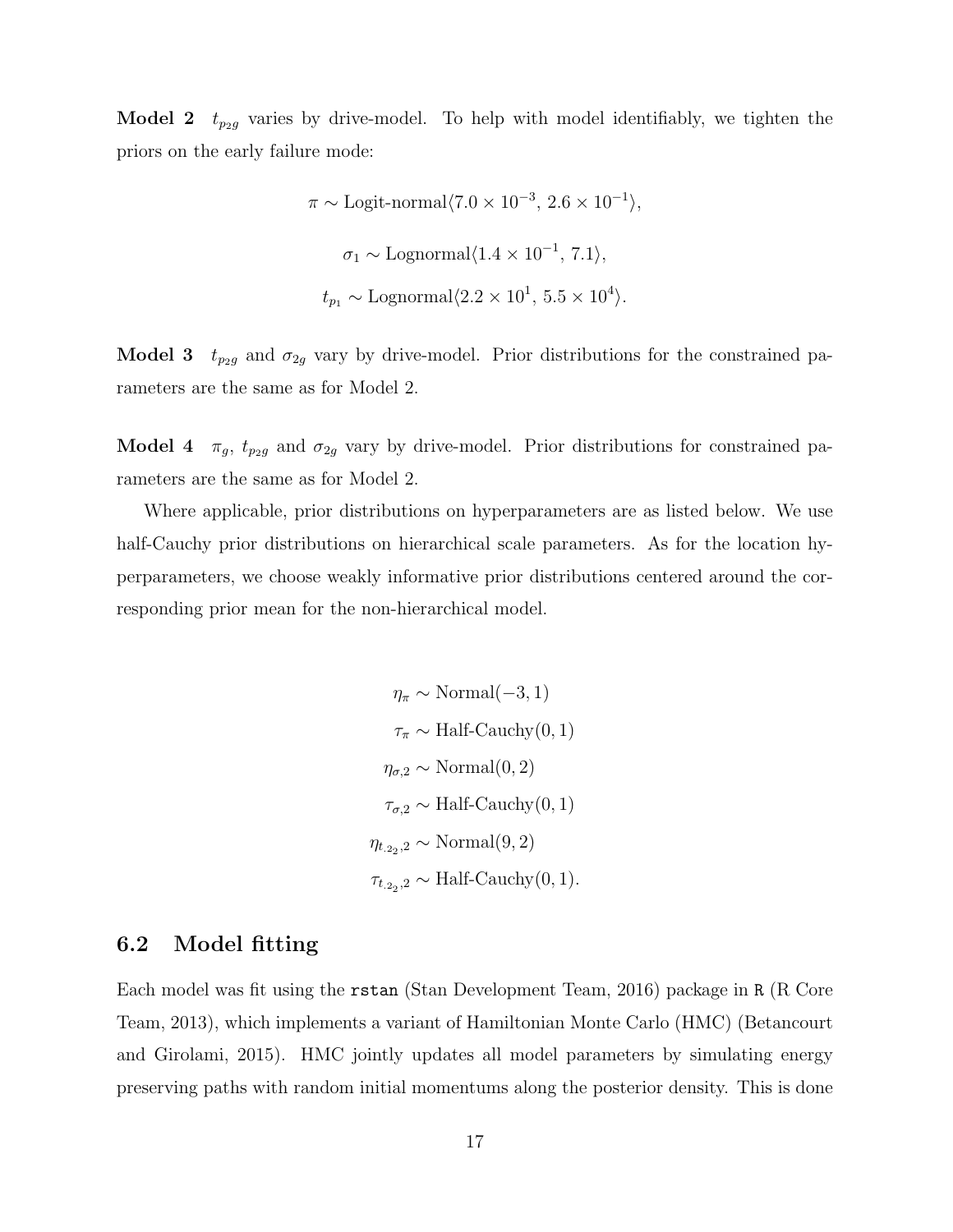to reduce autocorrelation and efficiently explore the posterior. Multiple chains were run, each with 1500 iterations after 1500 warmup iterations: 4 chains were run for Models 1, 2 and 3 for a total of 6,000 post burn-in iterations and 16 chains were run for Model 4 for a total of 24,000 post burn-in iterations. The Gelman-Rubin potential scale reduction factor was used to provide a check for adequate mixing of the multiple chains. Upon convergence,  $\hat{R}$ , converges to 1. The respective maximum values of  $\hat{R}$  across all model parameters for Models 1 through 4 (5, 50, 95 and 140 parameters, respectively) were 1.005, 1.028, 1.009 and 1.004. Other diagnostics provided by the software (tree-depth, and divergent transitions) did not indicate problems with sampling. Plots of the posterior draws were inspected for parameters with the fewest effective samples; these did not suggest features that were inadequately explored.

#### 6.3 Model selection

As we have discussed, while we prefer to allow all of the GLFP model parameters to be drive-model specific, there are practical issues with fitting the full model. For example, due to heavy left-truncation, there may be insufficient information for particular drive-models to estimate all of the parameters.

Figure 4 provides a visual comparison for Models 1 through 4 by plotting the pointwise posterior median of the cdf for each drive-model. The large left panel shows the adjusted K-M estimate. The smaller plots correspond to Models 1 through 4. To make the plots comparable, we use an adjustment based on the parametric model (Model 4). Note that while all the paths for the posterior estimates necessarily pass through the origin, the K-M estimates do not, because, for the K-M estimator, inference is entirely conditional on survival up to left-most left-trunctation time.

These plots suggest that Model 1 is insufficient to explain the observed data. Model 2 certainly captures more of the heterogeneity observed in the K-M estimates; we observe that the assumption of a common  $\sigma_2$  results in very similar progressions in the cdf, which may be too restrictive. Model 3, which allows  $\sigma_2$  to vary by sub-population, suggests there is evidence to support variation in this parameter among drive-models. While there are differences between Model 3 and 4, they are relatively subtle.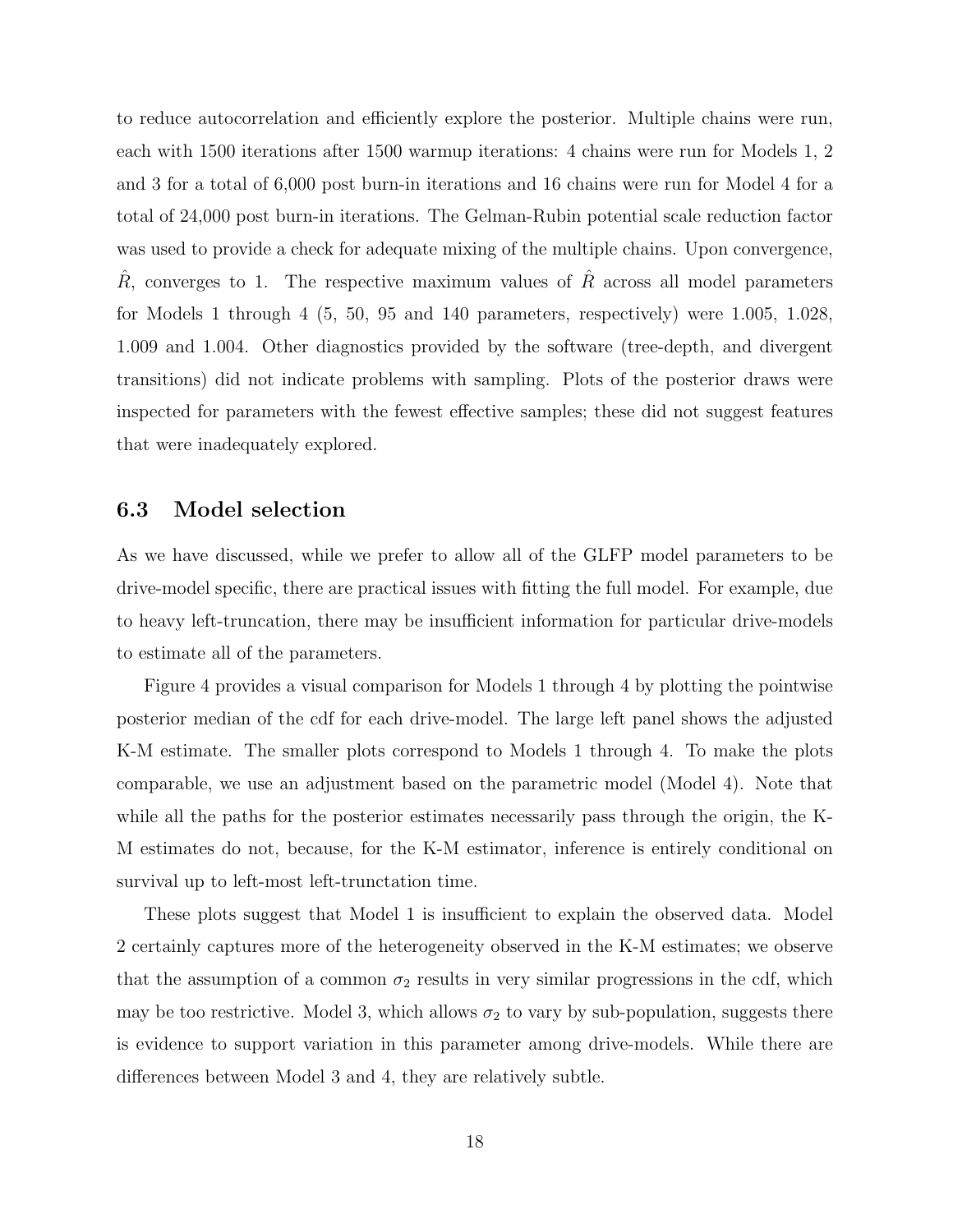

Figure 4: Left: Adjusted K-M estimates of the time to failure for each of the drive-models in the Backblaze data. Right: Pointwise posterior median cdf estimates for Models 1-4, ordered left to right, top to bottom.

We can also compare posterior estimates of time to failure under Models 1-4 for each drive-model individually. For these comparisons we calculate pointwise the posterior median of the proportion failing over a grid. That is, for every model, and for a fixed set,  $\tilde{t} = {\tilde{t}_1, \ldots, \tilde{t}_M}$ , we compute

median 
$$
\left\{ \mathcal{H} \left( \tilde{t}_m | \pi_g^{(s)}, t_{p_1g}^{(s)}, \sigma_{1g}^{(s)}, t_{p_2g}^{(s)}, \sigma_{2g}^{(s)} \right) ; s = 1, \dots, S \right\},
$$
 (6)

where  $\theta^{(s)}$  is posterior sample s from  $p(\theta|y)$ .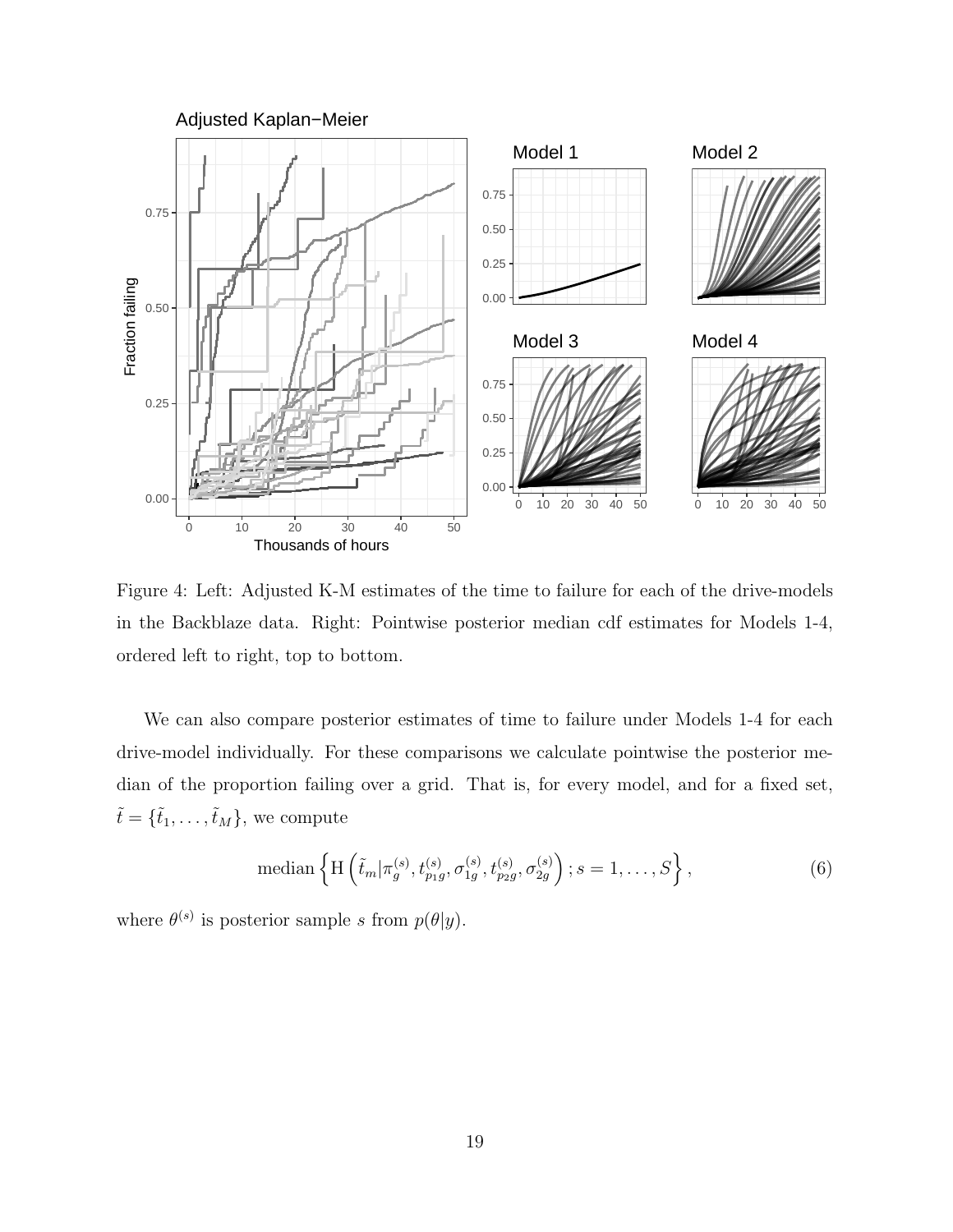

Figure 5: Posterior median of the proportion failing as a function of time under Models 1-4 for sample of drive-models, with axes scales as for Weibull probability plotting. The solid step function is the adjusted K-M estimate.

The GLFP fit for a representative selection of drive-models (Drive-models 2, 9, 14, and 40) are presented in Figure 5 (See the Supplementary Material for similar plots for the other drive-models). The black step functions again correspond to the adjusted K-M estimates. As model complexity increases, the hierarchical-model GLFP curves become more flexible and are better able to describe the observed failure data. All of the GLFP models appear to produce higher estimates of the proportion failing, relative to K-M, for Drive-model 2. This behavior is not unexpected, however, because hierarchical models improve model stability through shrinkage; in this context, shrinkage is toward an average cdf. Model 4 is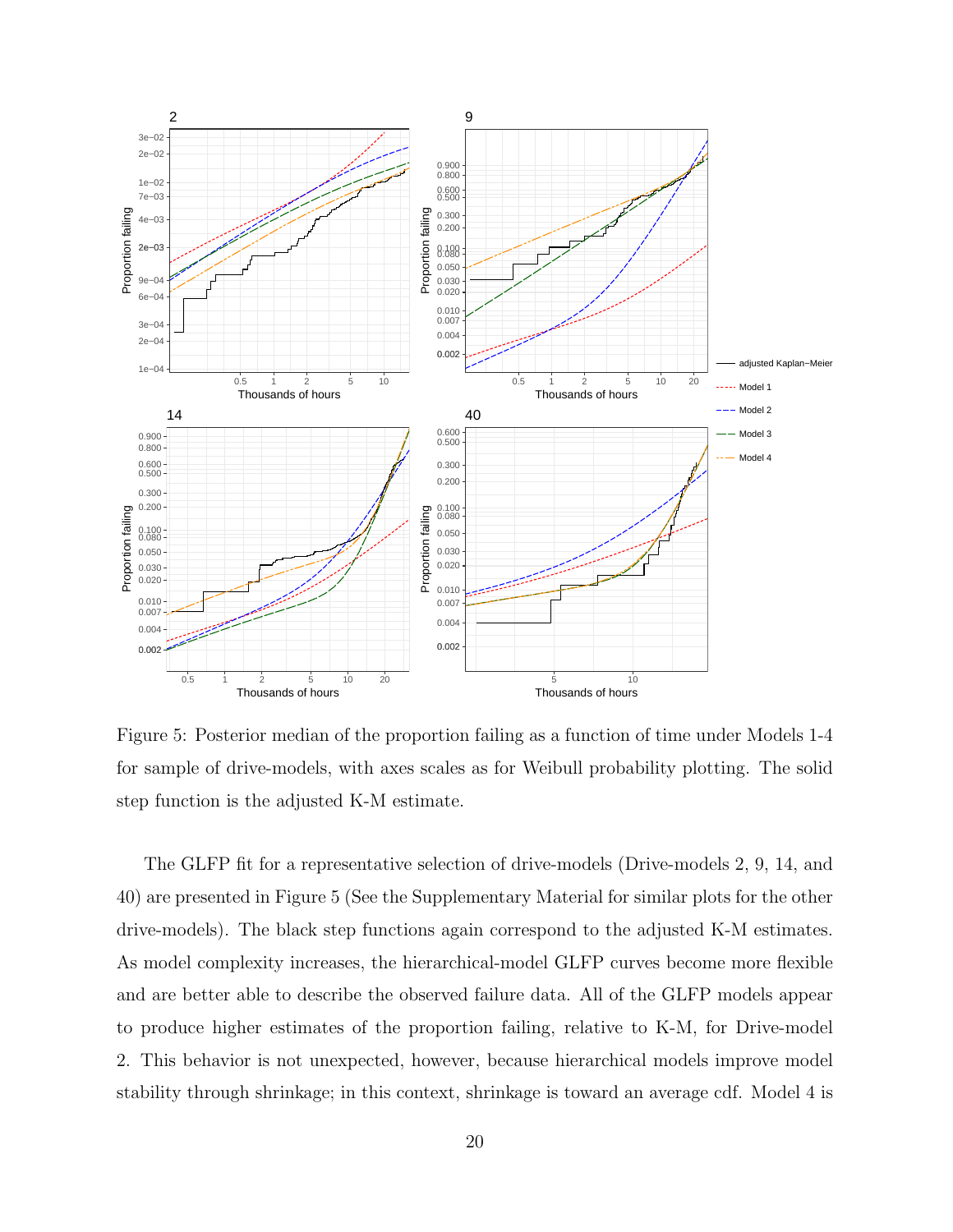|                  |        | elpd Difference in elpd SE of the Difference |
|------------------|--------|----------------------------------------------|
| Model 4 -13309.5 | 40.7   | 11.3                                         |
| Model 3 -13350.2 | 458.8  | 31.0                                         |
| Model 2 -13809.0 | 3674.6 | 96.2                                         |
| Model 1 -17483.6 |        |                                              |

Table 2: Expected Log Pointwise Predictive Density (elpd) for each model specification. Each model is compared to the more parsimonious model below. The estimated difference of expected leave-one-out prediction errors between the two models, as well as the standard error of the difference, is also presented.

in closest agreement.

Drive-model 9 shows a high proportion of early failures, a fact which Model 1 fails to capture. Model 2 addresses this by estimating an earlier time to wearout, but still results in a poor fit to the data. Models 3 and 4 conform more closely to the adjusted K-M estimate. The disagreement between Models 3 and 4 for Drive-model 9, is interesting: Model 4 allows the proportion of defective units to vary by drive-model, but Model 3 appears to fit just as well in this case, by increasing the scale parameter for the wearout failure mode.

For Drive-model 14, Models 1-3 produce lower estimates of the proportion of drives failing, and for Drive-model 40, they produce higher estimates. On the other hand, Model 4 follows the K-M closely across stages of lifetime. The differences between Models 3 and 4 and Models 1 and 2 are visually apparent. Differentiating between Model 3 and 4 is less clear; for instance, the estimates from Model 3 and 4 are nearly identical for Drive-model 40.

Results showing the estimated elpd and associated standard errors for all 4 models are shown in Table ??. We calculated the difference in expected predictive accuracy for Model 4 versus 3, Model 3 versus 2, and Model 2 versus 1, as well as the standard error of the difference (Table 2). For the models we considered, each successive increase in model complexity increases elpd. Of all the models, Model 4 has significantly better elpd compared to the the other 3 models.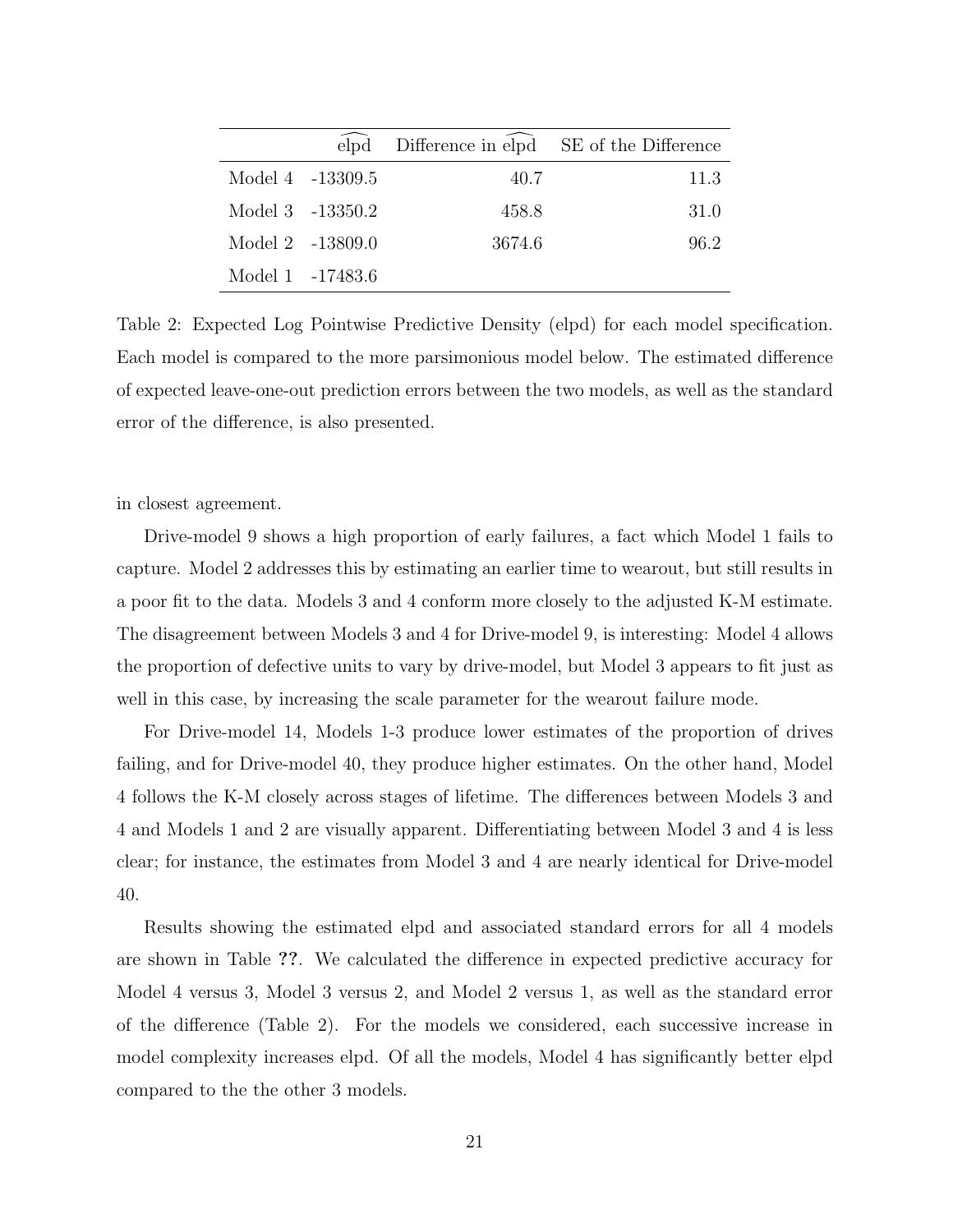### 7 Model Assessment

### 7.1 A simulation-based approach

Having selected a model, it is good practice to check that the model provides an adequate representation of the data-generating mechanism. One way to do this is to draw replicate data sets from the posterior predictive distribution

$$
p(t_{rep,g}|t) = \int f(t_{rep,g}|\theta_g) p(\theta_g|t) d\theta_g.
$$

This is a general approach recommended by Gelman et al. (1996), which works when no classical goodness-of-fit test is available. When the model is adequate for the data, the predictive distribution of a finite set of data characteristics — chosen to reflect features relevant to the goals of the analysis — should not contradict the corresponding characteristics observed in the actualized data.

There are many possible approaches to the posterior predictive check. We propose the comparison of K-M estimates for each sub-population derived from replicated data drawn from the posterior predictive distribution to the K-M estimate based on the actualized data. This graphical approach does not provide a test statistic, but provides rich feedback with respect to the fitted model's agreement with the data.

Because the variability in the K-M estimator is primarily a function of the number of at-risk units, we want to replicate the pattern of censoring that was observed. That is, for unit i of sub-population  $q$ ,

$$
p(t_{rep,g}) = \int \prod_{i=1}^{n_g} f(t_{new}|t_{g,i}^L, c_{g,i}, \theta) p(\theta|t) d\theta.
$$

Because we are working with posterior draws,  $\theta^{(s)}$ , we can draw from this distribution by choosing a draw,  $\theta^{(s)}$ , at random, then conditionally draw  $t_{rep,g}$  from  $f(t_{new}|t_{g,i}^L, c_{g,i}, \theta^{(s)})$ .

An obstacle remains, owing to the fact that the censoring time is unknown for observed failures. Our admittedly simple approach is to assume that failed units would have been the censored had they survived until the latest censoring or failure time for that drive model. Our method for generating replicate data sets,  $t_{rep,g}^{(s)}$ ,  $s = 1, \ldots, R$ , for each sub-population  $g = 1, \ldots, G$ , is as follows:

For  $s = 1, \ldots, R$ , do: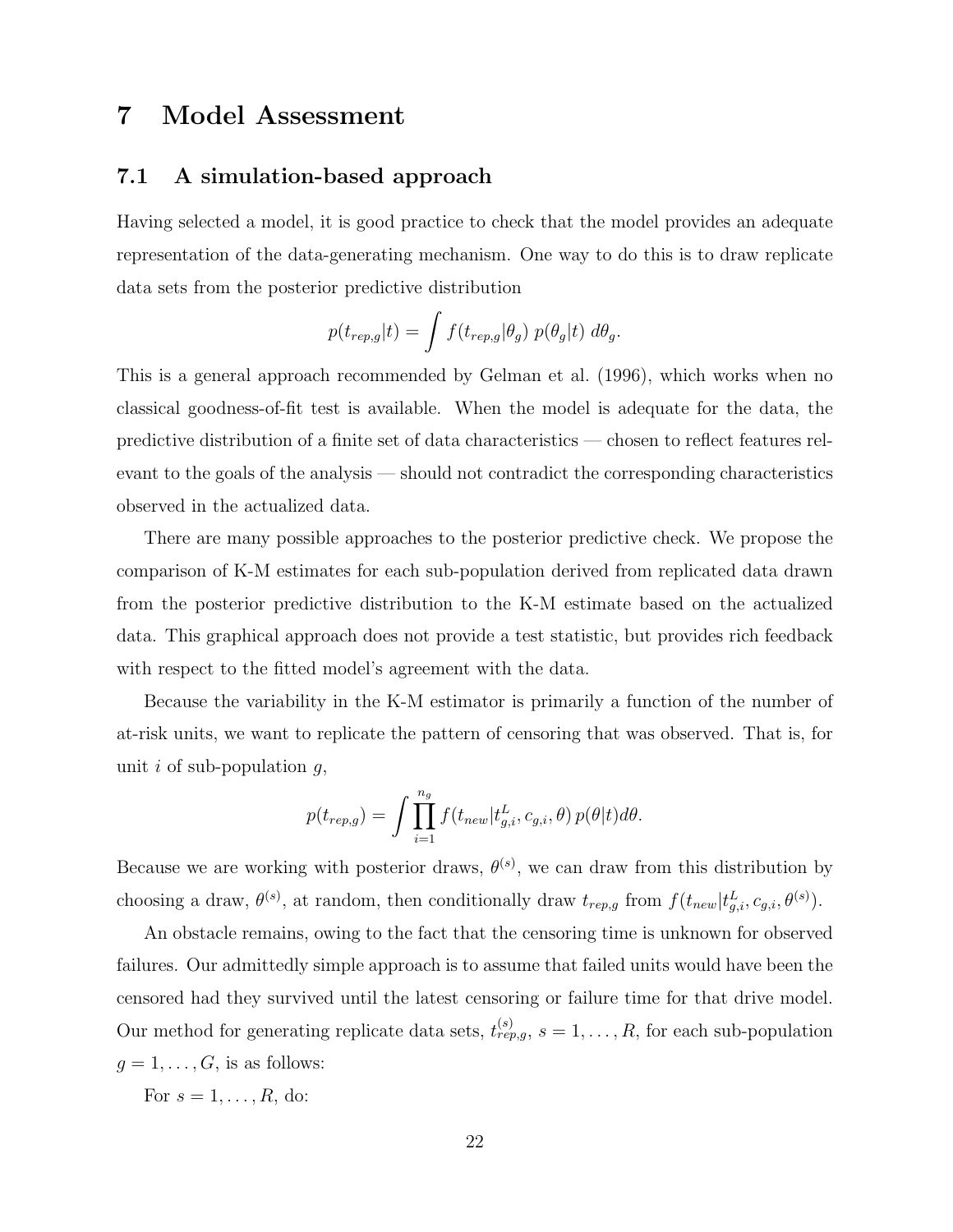- 1. Sample *r* uniformly from  $\{1, \ldots, S\}$ . For  $i = 1, \ldots, n_g$ , do:
- 2. Simulate  $\tilde{t}_{rep,g,i}^{(s)} \sim \text{GLFP}(\pi_g^{(r)}, t_{p1}^{(r)}, \sigma_1^{(r)})$  $\mathcal{h}^{(r)}_1, \mathcal{t}^{(r)}_{p_2g}, \sigma^{(r)}_{2g}$  $\binom{(r)}{2g}$ .
- 3. Repeat step 2 until  $\tilde{t}_{rep,g,i} > t_{g,i}^L$ .

4. Set 
$$
d_{g,i}^{(s)} = \begin{cases} \max\{t_{g,i} : i \ge 1\}, & \text{if } c_{g,i} = 0 \\ t_{g,i}, & \text{if } c_{g,i} = 1. \end{cases}
$$
  
Lastly, set  $(t_{rep,g,i}^{(s)}, c_{rep,g,i}^{(s)}) = \begin{cases} (d_{g,i}^{(s)}, 1), & \text{if } \tilde{t}_{rep,g,i}^{(s)} > d_{g,i}^{(s)} \\ (\tilde{t}_{rep,g,i}^{(s)}, 0), & \text{if } \tilde{t}_{rep,g,i}^{(s)} \le d_{g,i}^{(s)} \end{cases}$ 

Finally, plot K-M estimates based on the R replicated data sets along with the one based on the actualized data on the same axes. Discrepancies between the replicated and actual data can be used to diagnose inadequacies of the model.

### 7.2 Application to the Backblaze data

For the hard-drive data, we used the posterior samples obtained in fitting Model 4 to generate  $R = 19$  replicate data sets as described above. The resulting plots are displayed in Figure 6.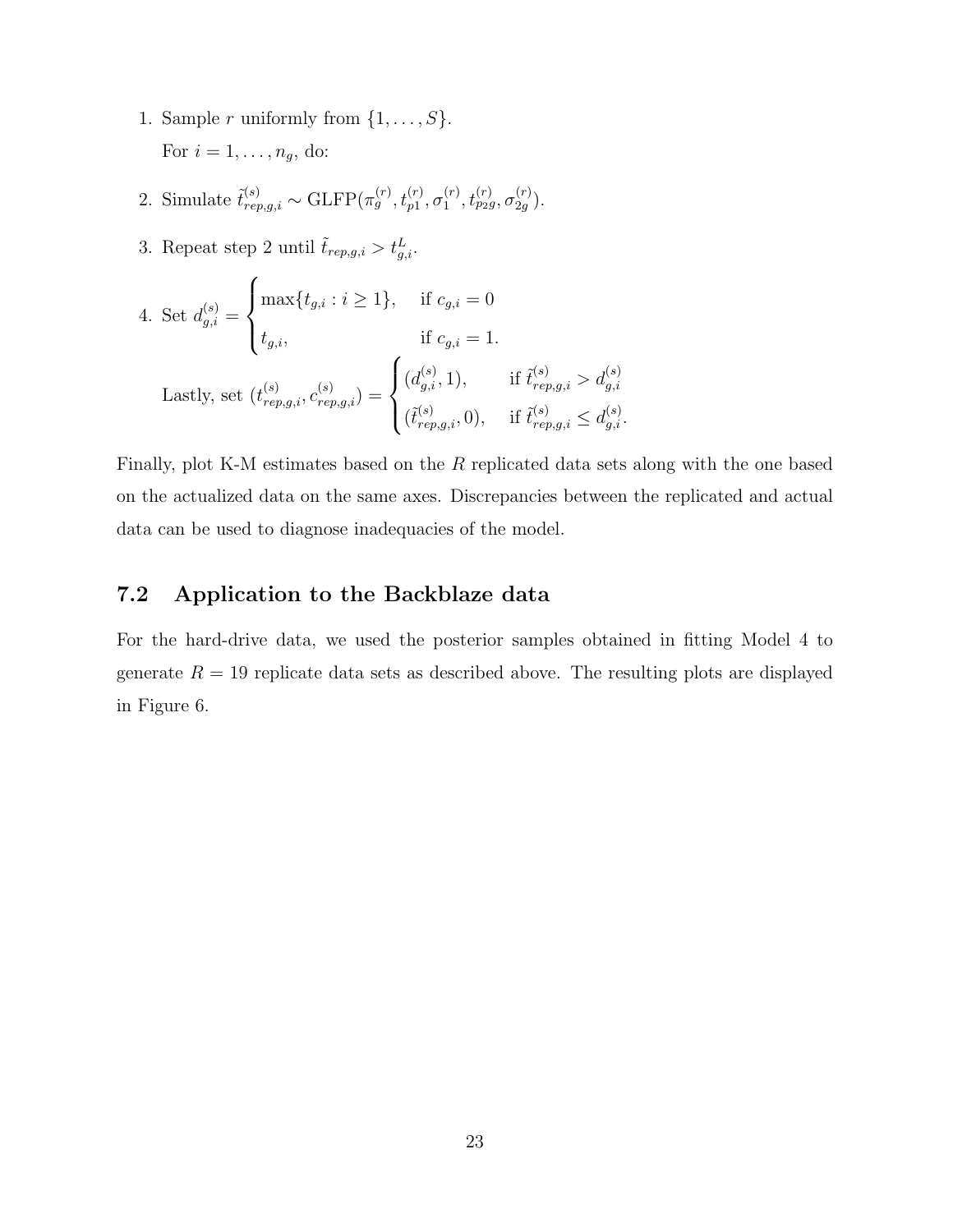

Figure 6: Adjusted K-M estimates of the proportion failing for a representative subset of drive-models. Both the original data (bold line) and 19 "replicated" data sets from the posterior predictive distribution (dashed lines) are shown.

Only a representative sample of plots is shown here for brevity (see the Supplementary Material for similar plots for all of the drive-models). For most drive-models, the estimates based on the observed data look similar to those based on the replicated data. There are a few drive-models, however where this is not the case. Drive-model 14 shows a discrepancy between the GFLP fit and the K-M fit in the right tail. In particular, the GLFP predictions appear conservative, overpredicting the proportion failing after about 2.5 years. Due to the large number of failures for this drive-model, the posterior for the hierarchical model is similar to the stand-alone model. Other drive-models showing a lack of fit are 4 and 34. We first address Drive-model 4; our diagnosis of 34 is analogous, so the following comments extend to that drive-model as well.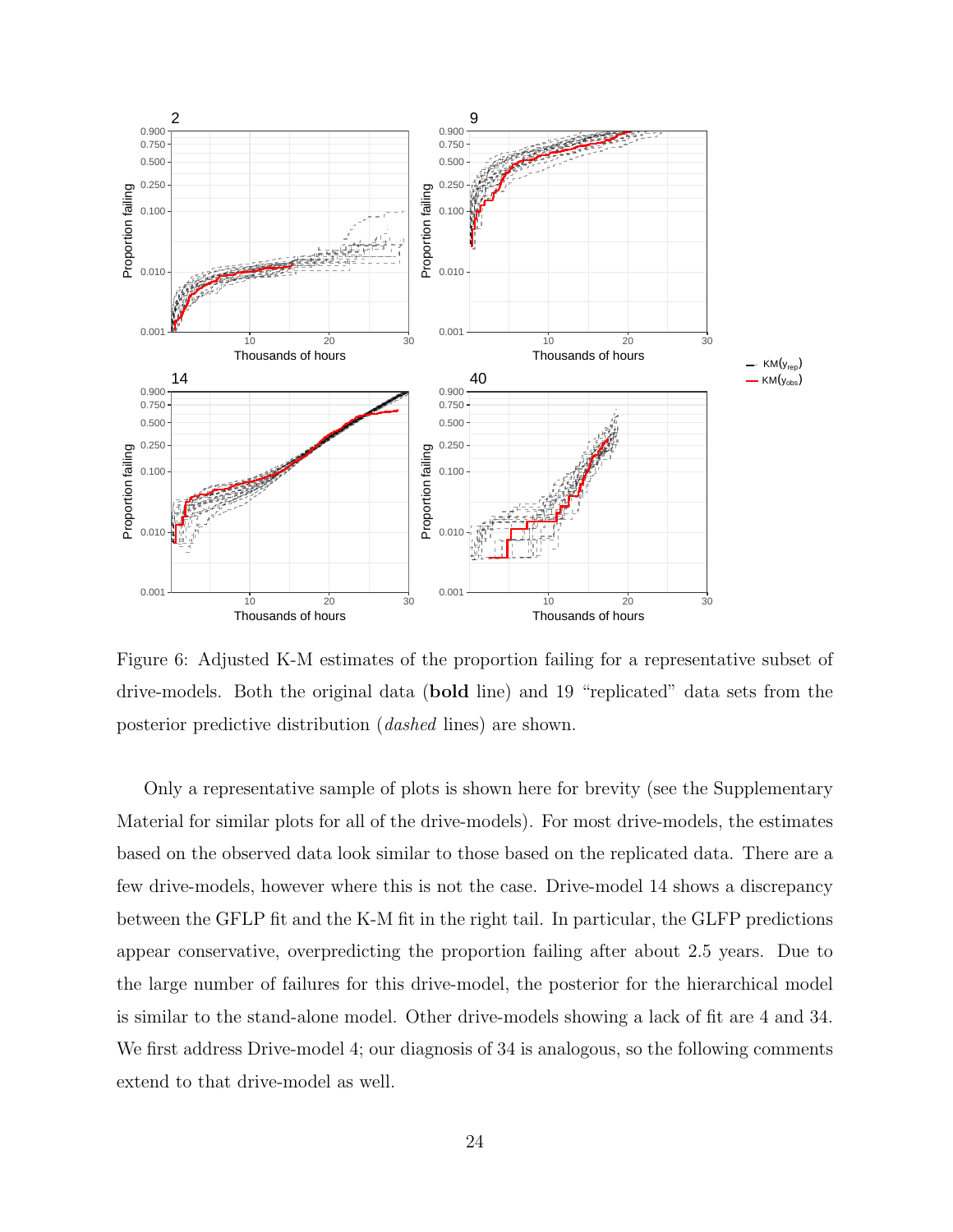To diagnose the cause of the discrepancies between the observed data for Drive-model 4 and its posterior predictive distribution, we consider the event plot for a random sample of units for this Drive-model while looking at estimates of lifetime (Figure 7). From these plots, we can see that the discrepancy between the posterior and K-M estimates is driven by failures among a relatively small subset of units, namely those with left-truncation times smaller than 2500 hours. Further investigation reveals that, if we exclude the newest 75 drives, those with truncation times less than 800 hours, the K-M estimate falls within the posterior 90% pointwise credible band. This situation suggests that, despite belonging to the same drive-model, there may be something different about the newer drives leading to worse reliability.

A possible explanation for the discrepancy shown in Figure 7 is that the units of Drivemodel 4 were introduced into the field over a period of 22 months. Manufactures of hard drives (and most other products) often make changes to the product design over time to either improve reliability or to reduce cost. Such changes will sometimes have an important effect on the product's failure-time distribution, invalidating one of our important assumptions that failure-time distribution for a drive-model does not depend on the date of manufacture.

Figure 8 shows a similar pair of plots for Drive-model 43. The data for this Drivemodel are heavily truncated; the observed units had run for quite some time before data were made available with the earliest left-truncation time at 12,189 hours. In the bottom half of Figure 8 we contrast the posterior median for drive-model 43 to an average GLFP cdf for the entire population, which we call the "global average;" a description of the global average is given in Appendix B. We can see that the lack of data for this drive-model during early life results in a diffuse posterior centered around the global average until about 10,000 hours when they diverge. Although the posterior is close to the adjusted K-M, it is shrunk toward the global average.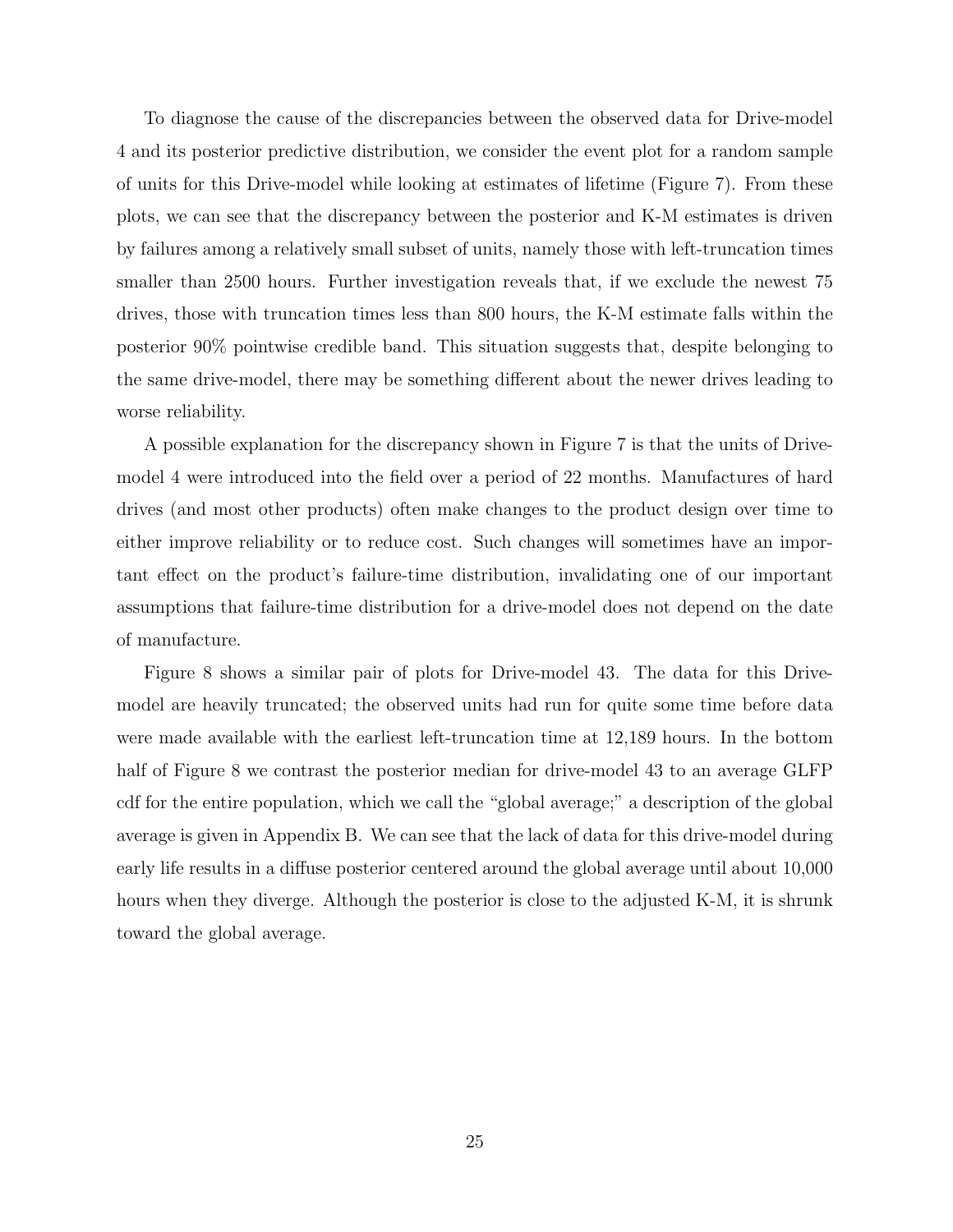

Drive-model 4, random sample of 60 drives (out of 4664)

Figure 7: Top: Event plot for 60 randomly sampled drives of Drive-model 4. Note that all drives in the sample are left truncated well past 1000 hours. Bottom: The adjusted K-M estimate (dashed step function) is substantially higher than the pointwise posterior median (dashed line; shaded region showing 90% credible interval). However, this discrepancy is due to several early failures among the small set of drives with the earliest left-truncation times (the newest set). The same adjusted K-M estimator after the exclusion of the newest 75 drives (solid step function) shows close agreement with the posterior median.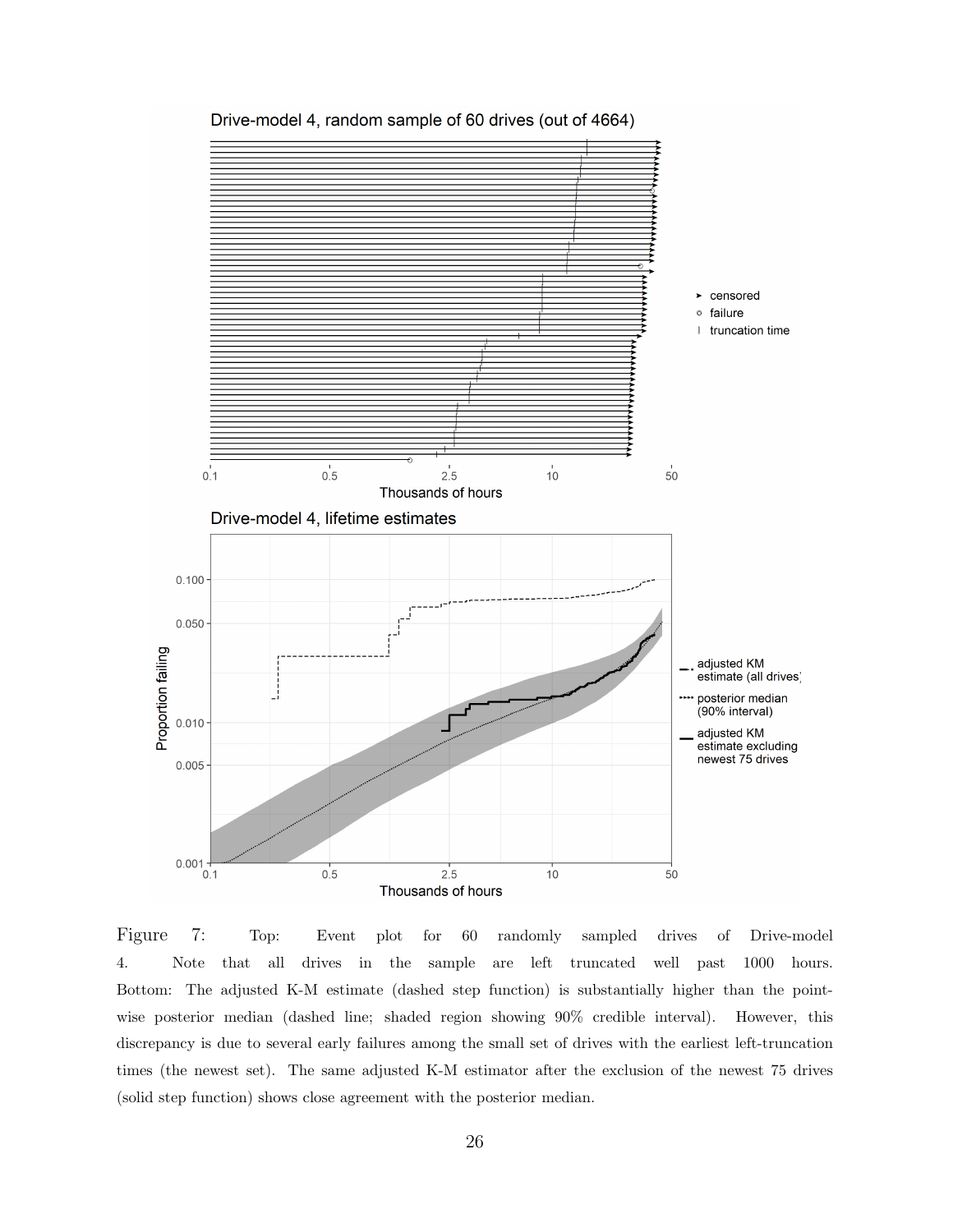#### Drive-model 43



Figure 8: Top: Event plot for all units of Drive-model 43. Data for all units are left-truncated, being observed conditional on survival beyond 12,000 hours. Bottom: The dashed step function correponds to the adjusted K-M estimate (solid line). Due to the heavy left-truncation, the posterior median for Drive-model 43 (dotted line) coincides with the posterior median of the "global average" (dashed line) until the first left-truncation time.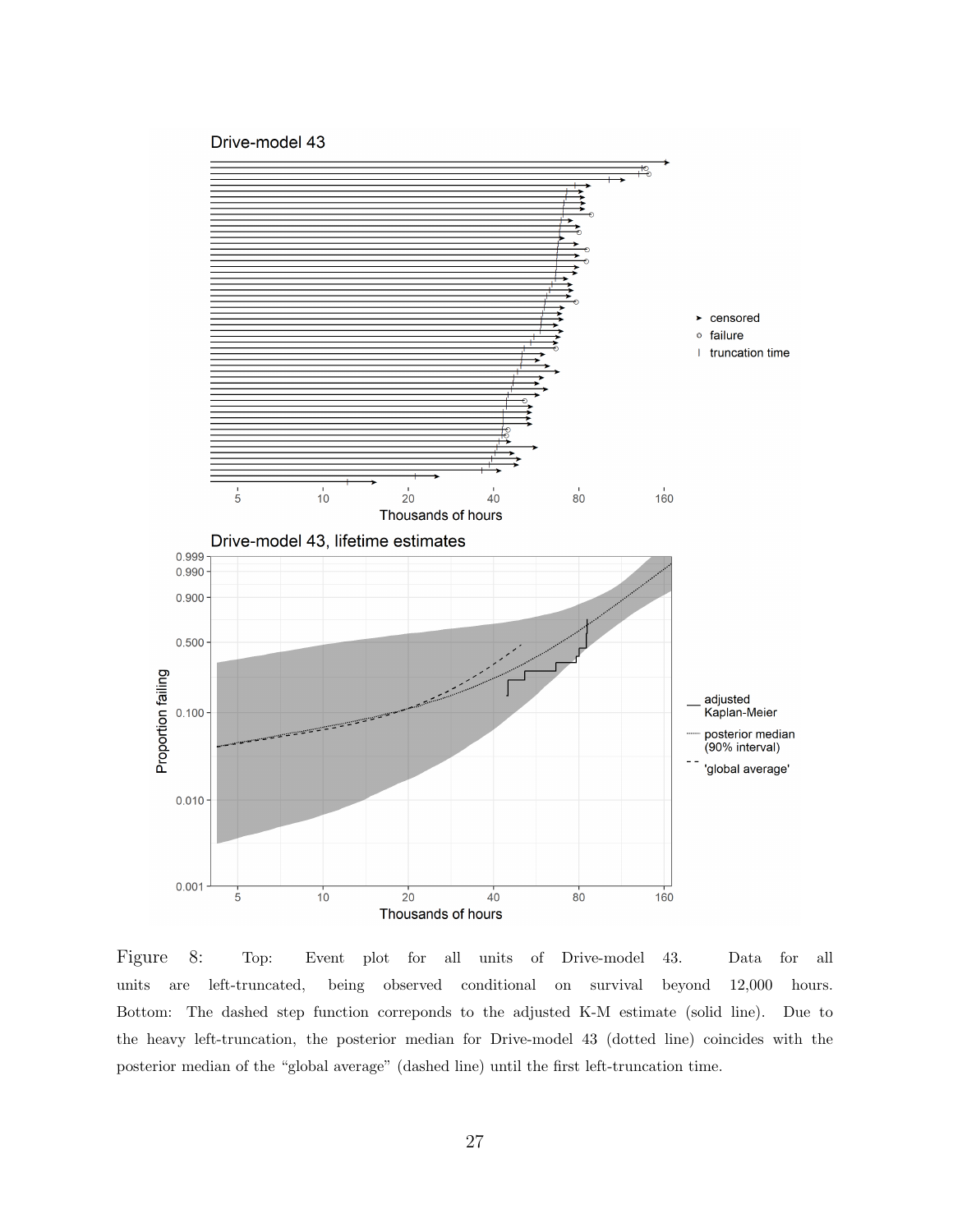## 8 Comparing Sub-populations

#### 8.1 Comparisons based on model parameters

As discussed in Section 3.1, we use a parameterization of the Weibull distribution in terms of a chosen quantile, making prior elicitation straightforward. Posterior sampling immediately gives marginal posterior distributions for quantiles, which in reliability applications is typically more informative than a measure of central tendency. To compare the unconditional  $p$  quantile for each sub-population, plots of posterior credible intervals may be used.

Depending on the set of model restrictions used, simlar plots may be used to compare the p quantiles for non-defective units  $(t_{p_2g})$  or the proportion defective  $(\pi_g)$ .

# 8.2 Example: Drive-model comparison based on quantiles and proportion defective

The top panel of Figure 9 shows estimates of  $t_{0.10}$  (i.e., the amount of time it takes for 10%) of hard drives to fail, i.e. the quantile corresponding to the  $H(t)$  distribution in Section 3.2), for all drive-models. In this application 50% CIs were used due to considerable posterior uncertainty in some of the parameters: especially for those with few drives in operation. Another interesting feature to compare is  $\pi_g$ , the proportion defective. The bottom panel of Figure 9 shows the posterior credible intervals of  $\pi_g$  for each drive-model. The plot is again sorted according to  $t_{0.10}$  so it can be compared to the plot above. While for many of the drive-models the ordinal ranking is the same as on the top, there are some drive-model comparisons, for example 23 and 18, that differ in ranking if compared using  $t_{0.10g}$  or  $\pi_g$ .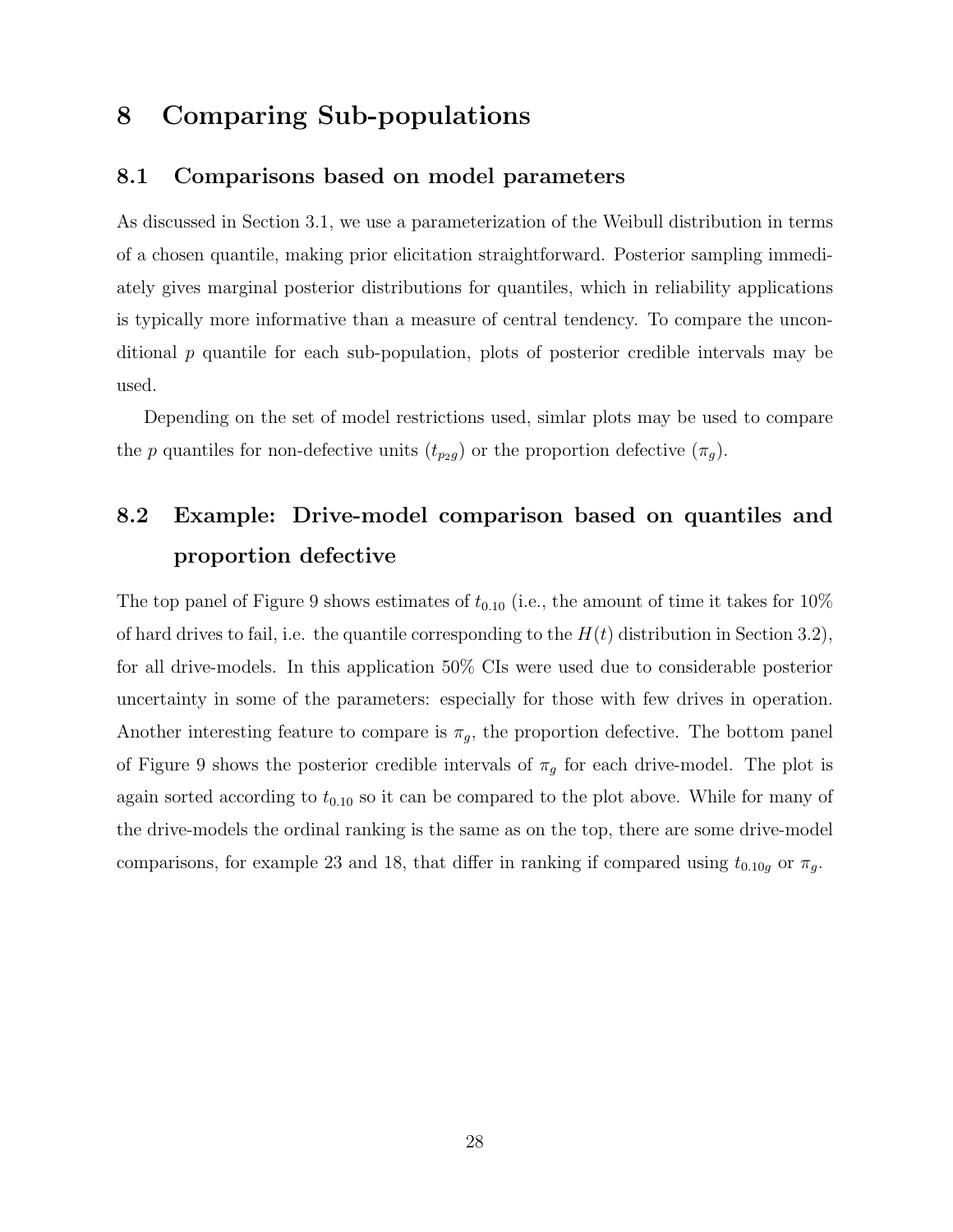

(b) Point estimate and 50% CI for  $\pi$ 

Figure 9: (a) 50% CI (in years) for  $t_{0.10}$  (b) 50% CI for  $\pi$  plotted on the logit scale. Both plots are sorted based on the median value of the marginal posterior distribution of  $t_{0.10}$ .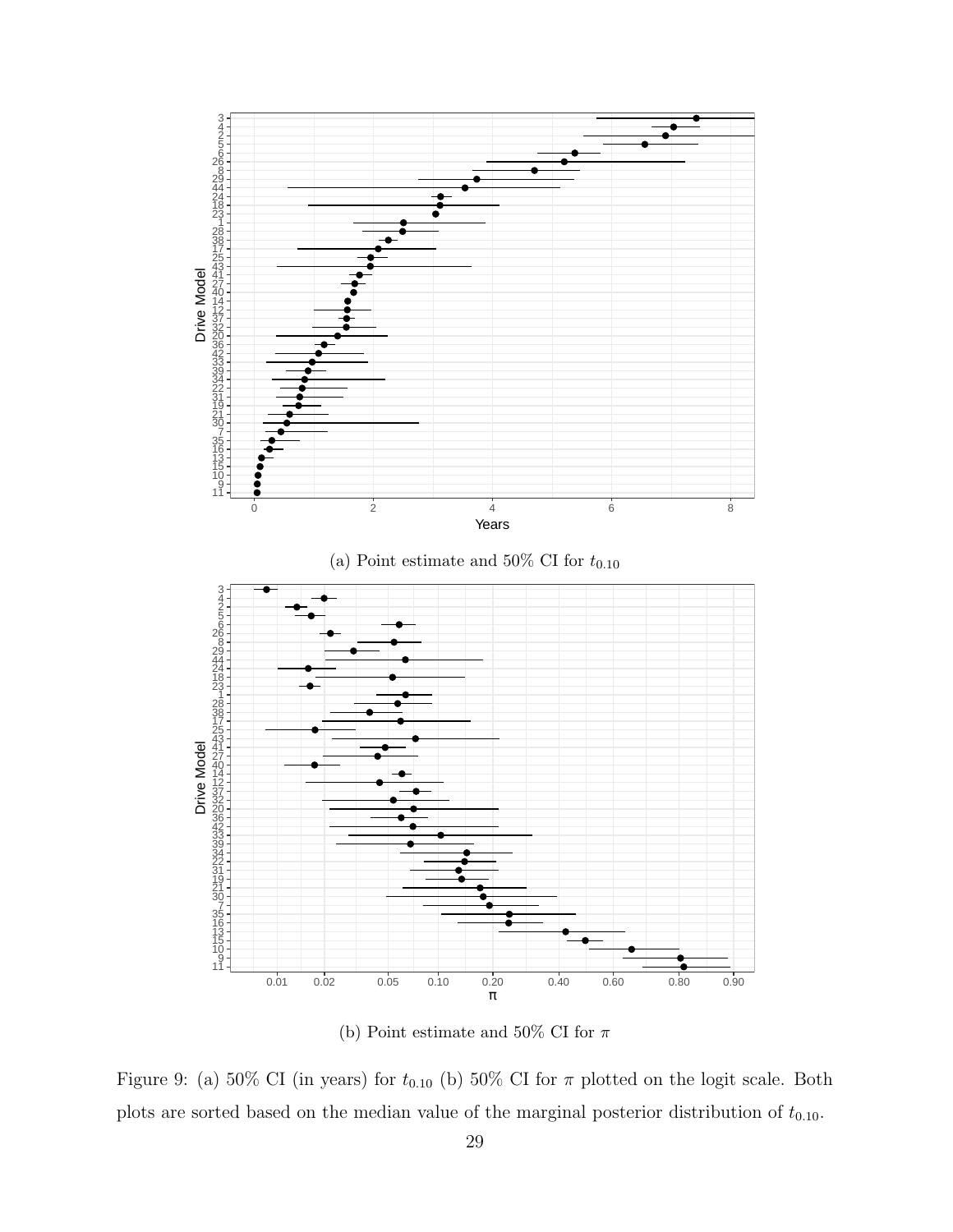### 8.3 Comparisons based on posterior predictive distribution

By utilizing samples from the full posterior distribution, in addition to estimation of the model parameters, we can also produce forecasts for new units or groups of units. In many situations, this may more directly address issues of importance.

The *posterior predictive* distribution incorporates two sources of variability: the posterior uncertainty in the parameters, which largely depends on the amount of data collected, and the uncertainty in future observations conditional on those parameters.

For example,

$$
p(t_{g,new}|t) = \int p(t_{g,new}|\theta_g) p(\theta_g|t_g) d\theta_g
$$

gives the posterior predictive density for a new unit from sub-population g.

We can sample from this distribution by drawing  $t_{g,new}^{(s)}$  from  $\text{GLFP}(\pi_g^{(s)},t_{p1}^{(s)},\sigma_1^{(s)})$  $_1^{(s)},t_{p_2g}^{(s)},\sigma_{2g}^{(s)}$  $\binom{(s)}{2g},$ for  $s = 1, ..., S$ , using the saved posterior draws for the model parameters.



Figure 10: Left: 90% CI of the posterior predictive distributions for  $e^{-0.4t_{g,new}}$  the depreciated value at failure (VAF) for a new unit for each Drive-model. Right: A comparison (90% CI) of the predictive distribution of TTF (top) and VAF (bottom) based on 40% for best 11 drive-models, shows that rankings produced by the two measures are not equivalent.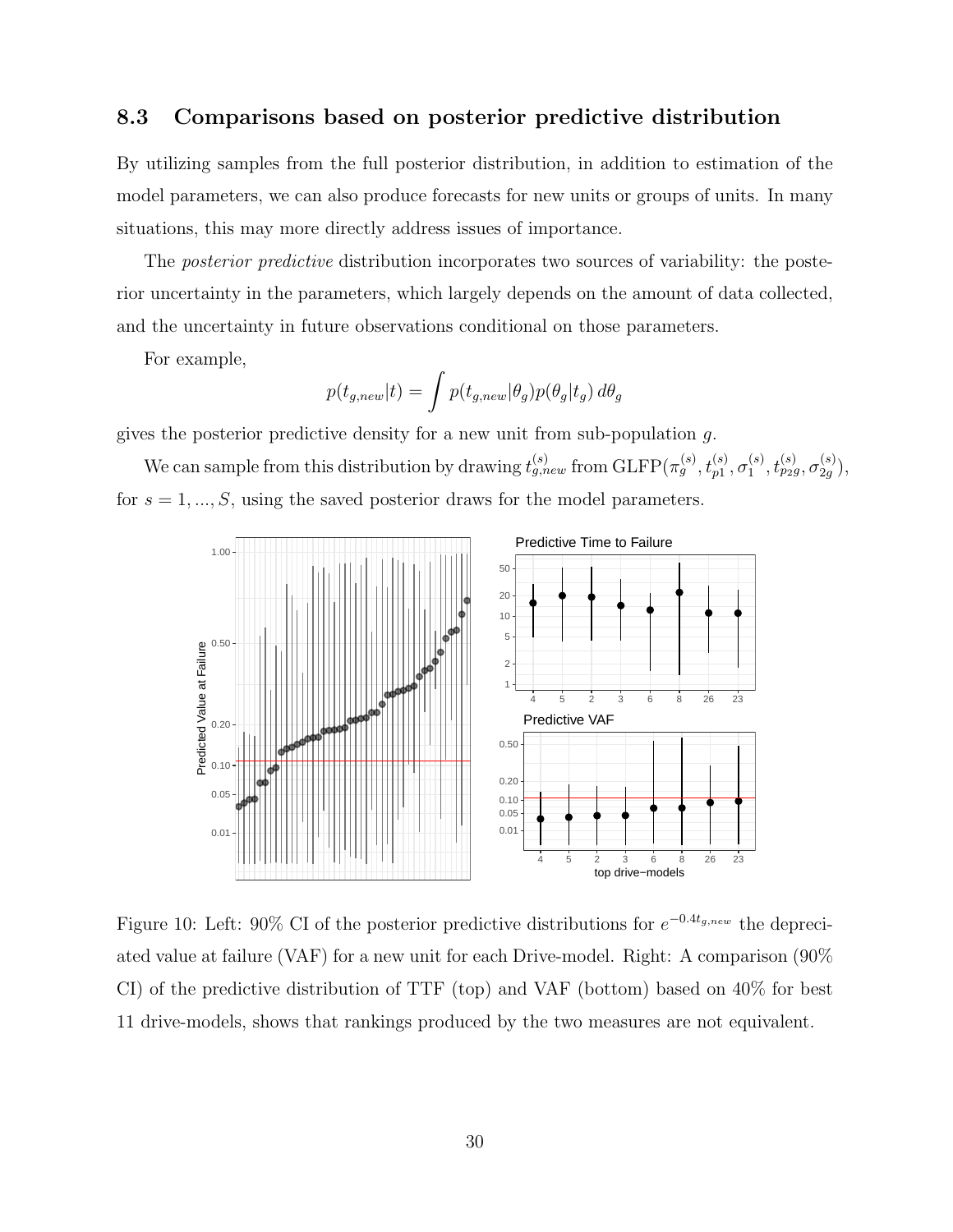# 8.4 Example: Drive-model comparison based on predictive distribution of new unit

We consider the problem of ranking drive-models with respect to economical value. From a business perspective, it is clear that we should prefer the drive-models which will provide more years of service. For ease of exposition, we will assume that the purchase price of a hard-drive is the same across drive-models.

The mean time-to-failure (MTTF) for drive-model  $d$  can be estimated by

$$
\frac{1}{S} \sum_{s=1}^{S} t_{g,new}^{(s)}.
$$

While MTTF is often an important metric, due to the anticipation of advancements in technology, we can expect that the relative value of computer hardware will depreciate rather quickly. In simple terms, given two hard drives, one would prefer to have both of them work for five years than for one to work for nine years and the other to work for just one year. To account for depreciation, rather than using MTTF as the metric for drive-model comparison, we use the value at replacement. The US Internal Revenue Service considers computer hardware to be "5-year" equipment (US Department of Treasury, 2016). Using"the declining balance method" the rate of depreciation is 40% per year.

Let  $L(t) = e^{-0.4t}$  represent the value at the time of failure relative to a new unit. We can rank the drive-models by

$$
E(L(t_{g,new})|t)) \approx \frac{1}{S} \sum_{s=1}^{S} L(t_{g,new}^{(s)}).
$$

Posterior credible intervals for  $L(t_{g,new})$  are shown in the left panel of Figure 10. A zoomed version of the top eight drive-models, as ranked by  $E(L(t_{g,new})|y)$  are shown in the bottom right panel. The panel above shows credible intervals for MTTF. We can see that ranking by MTTF would lead to a different result – a new Drive-model 8 unit is expected to last the longest, but the possibility of it failing early is higher than for the drivemodels ranked highest by our depreciation-aware metric. The top four drive-models (4, 5, 2, 3) seem comparable, with a new Drive-model 4 unit expected to depreciate the most. However, given the discrepancy of the model fit for Drive-model 4 (noted in the previous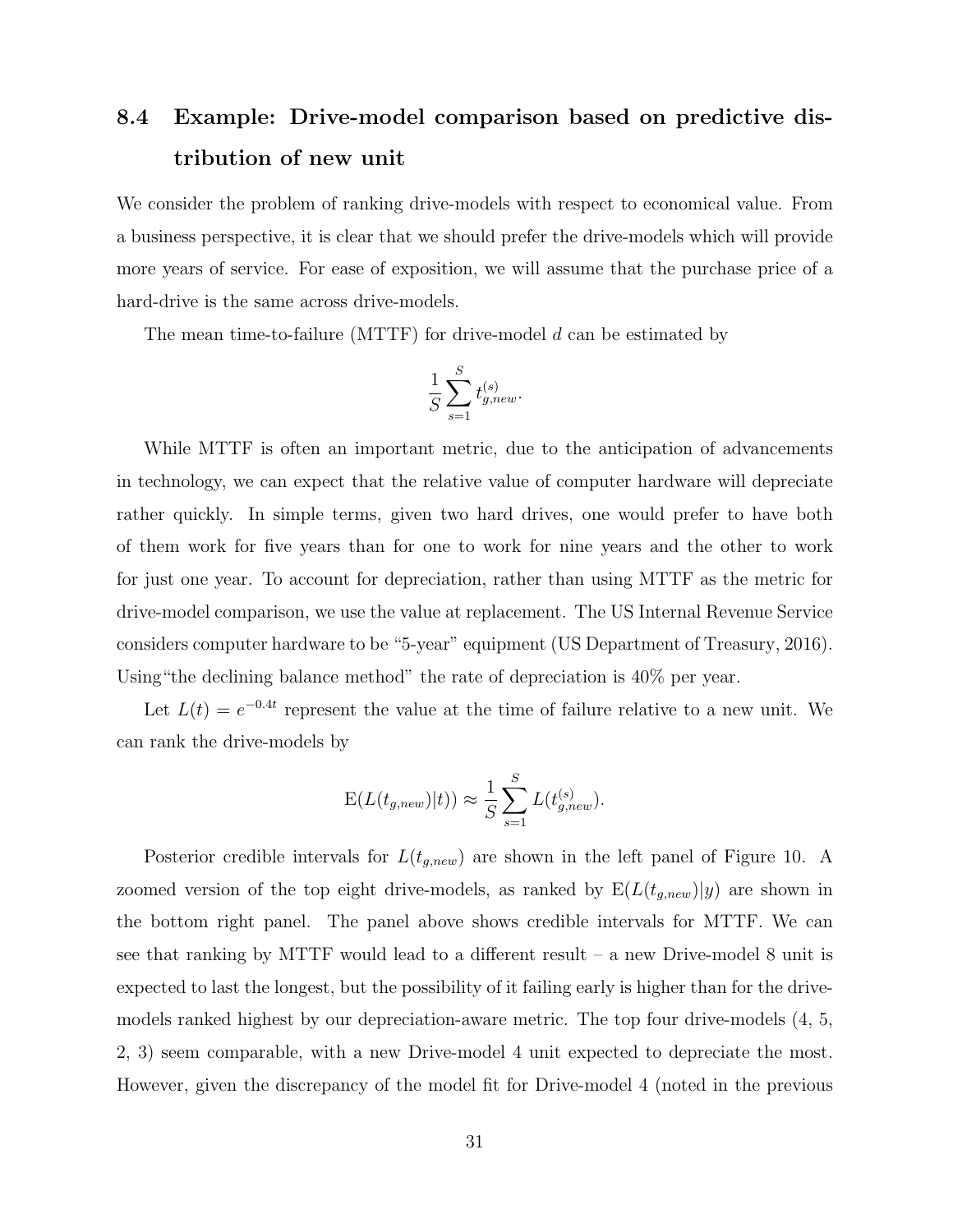subsection), in the absence of more early life data, we might harbor some lingering concern about possible quality-control issues with this Drive-model.

### 9 Discussion

This paper offers a new approach to modeling and making inference for the lifetime of consumer products using incomplete field reliability data. Products with long lifetimes often have few failures and when failures do occur the cause is frequently unknown to the analyst. The GLFP model provides a framework to accurately model data with evidence of multiple failure modes. Moreover, when there are multiple product populations within the same product class, our hierarchical modeling approach borrows strength across brands with many observed failures to help make inference for those populations with little information. This can be important when trying to leverage multiple sources of data with various sample sizes and levels of censoring and truncation. We found that the use of weakly informative priors on the hyperparameters can increase the overall efficiency of the MCMC. We now address some important model assumptions and their potential for impacting statistical inference.

First, we assume the failures occurring from various causes can be approximately assigned to two phases of product life. In practice, there might be additional phases, clearly supported by the data, making the GLFP model too rigid. This rigidity is illustrated by the right tail of the estimated distribution in Figure 2.

Second, we assume exchangability of units within a sub-population. This assumption is due in part to ignorance about which units are defective but also of potentially important covariates. We do not account for batch effects or varying conditions in the facility which have impacted the observed failure rates. These factors are confounded with drive-model in our analysis. An example of a possible batch effect is noted in Section 7.1 and illustrated by Figure 7.

Consumers of manufactured goods usually lack the data and expertise to perform a failure analysis to determine the cause of failure. Moreover, their interest is primarily in the lifetime distribution of a product rather than the specific cause of failure. The ability to fit marginal models, such as GLFP, allow consumers and manufacturers to accurately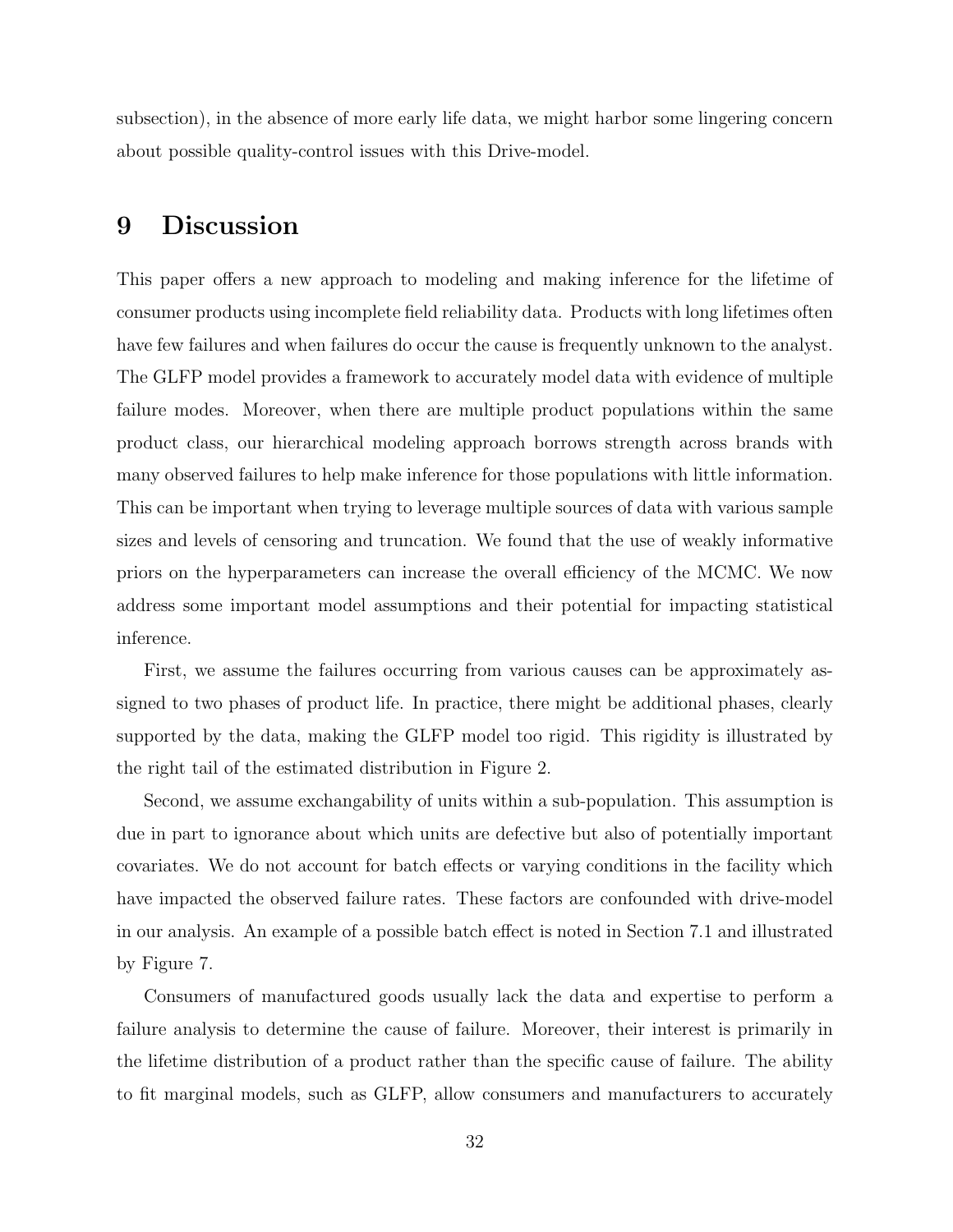model products with bathtub hazard lifetime distributions and make comparisons across different product sub-populations. Because the Bayesian approach provides full posteriors distributions once a model is fit, the analyst can easily estimate a functional, such as a quantile or depreciation factor, that allow products to be compared using statistics that are meaningful in the context of the actual application.

While not presented here, another potential application is forecasting the number of future failures over a fixed period of time for a current population of drives. Hong et al. (2009) proposed a method, based on the Poisson-binomial distribution. It would be straightforward to adapt their approach to work with our method. For details and examples see Hong et al. (2009, Sect. 6) and Xu et al. (2015).

### Acknowledgment

The authors express their gratitude to Nick Clark for his helpful comments and suggestions.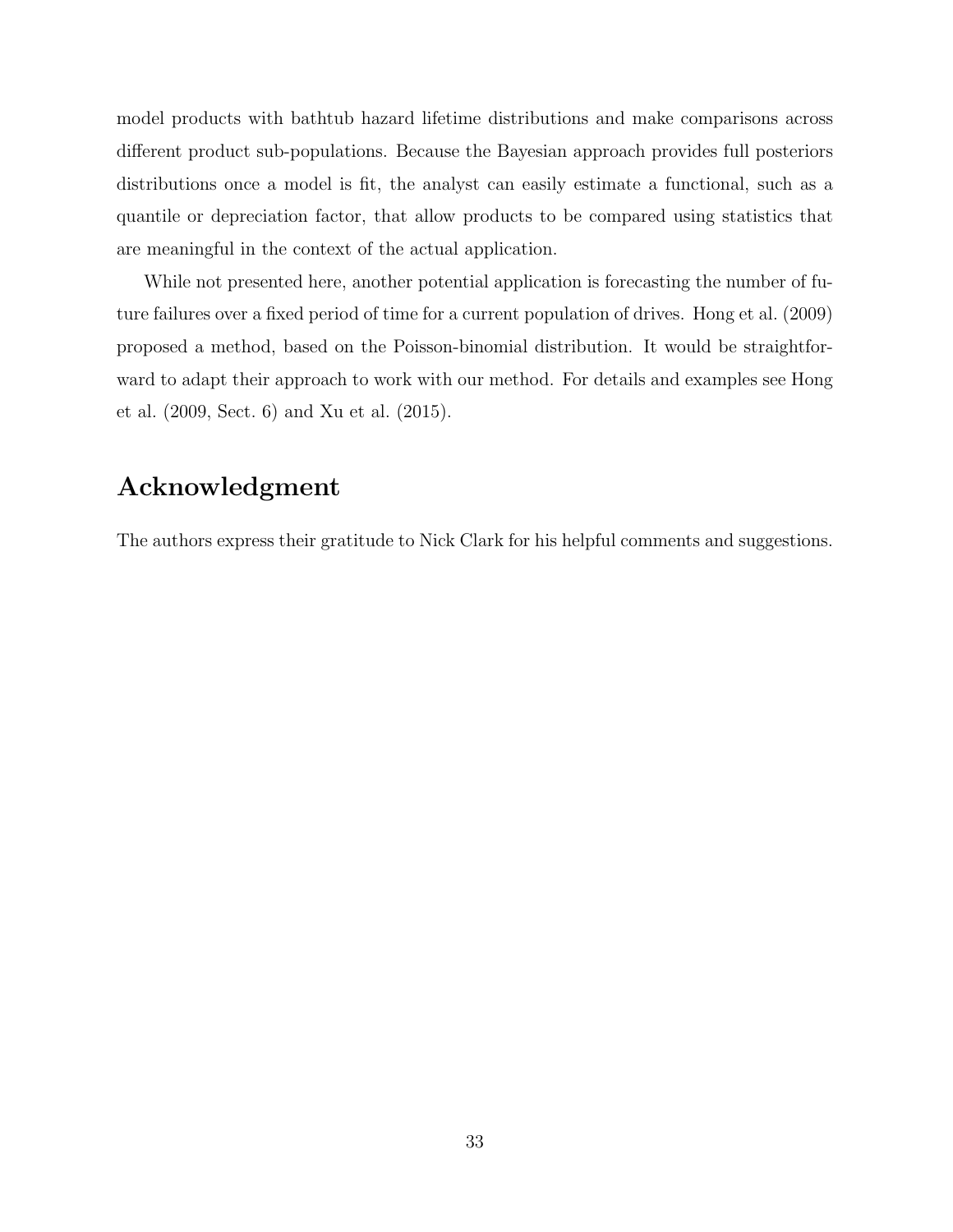# A Truncation adjusted Kaplan-Meier estimate of lifetime

We first start with a nonparametric estimate of the empirical cdf for each sub-population using the Kaplan-Meier estimator. With left truncation, however, the standard Kaplan-Meier estimator for drive-model g, denoted by  $\widehat{F_g(t)}_{KM}$ , is conditional on survival up to  $t_{g,\min}^L$ , the shortest reported running time of all units in of sub-population g for which records are available. To produce unconditional estimates, we adapt the adjustment method outlined by Meeker and Escobar (1998, Chapter 11). For each sub-population we select  $t_{g,\text{min}}^L$ , the smallest left truncated time in the sample. By sampling from the full posterior distribution, because  $Pr(T > t_{g,min}^L | \theta_g)$  (the probability that a hard drive has survived up to  $t_{g,\text{min}}^L$ ) is a function of the model parameters, we can easily compute its posterior median,  $\widehat{A}_{\text{med}} = \widehat{\Pr}(T > t_{g,\min}^L | \theta_g)$ . We compute the adjusted estimate by

$$
\widehat{F(t)}_{KMadj} = \widehat{A}_{\text{med}} + \left(1 - \widehat{A}_{\text{med}}\right) \widehat{F_g(t)}_{KM}, \ t > t_{g,\text{min}}^L.
$$

While this adjustment is may be negligible for sub-populations with little truncation, in our Backblaze example, five drive-models receive upward adjustments of greater than 5 percent and the estimated time to failure distribution of one drive-model (30) was adjusted by nearly 16 percent, in part because the shortest truncation time for all observed units was approx. 2.3 years.

### B Definition of global average for Model 4

In Section 7.1, to illustrate the concept of shrinkage in our hierarchical model, we refer to a "global average" which represents an average GLFP cdf for the entire population, H  $(\cdot|\bar{\pi}, \mu_1, \sigma_1, \bar{\mu}_2, \bar{\sigma}_2)$ . Since  $\mu_1$  and  $\sigma_1$  are common across all sub-populations in our model, these can already be interpreted as "global." For the parameters that vary across subpopulations, we select values corresponding to the medians of the hierarchical distributions (3) conditional on the hyperparameters. In particular, we set

$$
\bar{\pi} = \text{logit}^{-1}(\eta_{\pi}), \ \bar{\mu}_2 = \eta_{t_2} - m_{\sigma_2} \Phi^{-1}(.2) \text{ and } \bar{\sigma}_2 = m_{\sigma_2}.
$$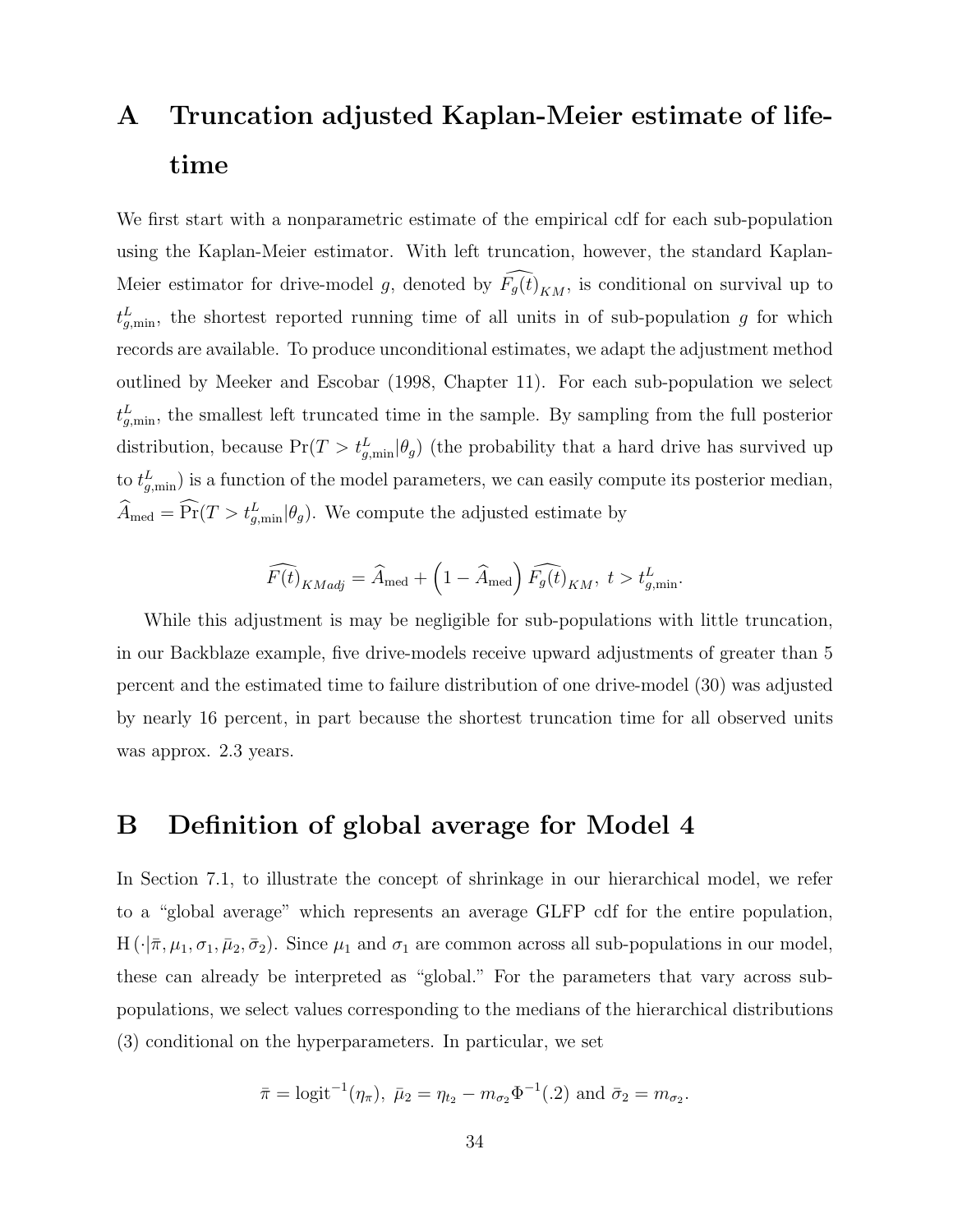Let  $J(\cdot|a, b)$ ,  $J^{-1}(\cdot|a, b)$  denote the cdf and inverse cdf, respectively, for a ognormal distribution with log-location parameter a and log-scale parameter b. Then

$$
m_{\sigma_2} = J^{-1} [0.5 \cdot J(1 | \eta_{\sigma_2}, \tau_{\sigma_2}) | \eta_{\sigma_2}, \tau_{\sigma_2}],
$$

which is the median of a ognormal distribution with parameters  $\eta_{\sigma_2}$ , and  $\tau_{\sigma_2}$ , truncated to the interval (0, 1).

We estimate the global average pointwise, using draws from the joint posterior distribution,  $H\left(\tilde{t}|\eta_\pi^{(s)},\mu_1^{(s)}\right)$  $_1^{(s)}, \sigma_1^{(s)}$  $\stackrel{(s)}{1},\eta^{(s)}_{t_2}$  $t_2^{(s)}, \eta_{\sigma_2}^{(s)}, \tau_{\sigma_2}^{(s)}\Big), s = 1, 2, \ldots, S.$  The computation is thus similar to that shown in (6).

### C Supplementary Material

- Model code and plots Stan code for Model 4 as well as the complete set of plots for Figures 5 and 6 (supplementary.pdf)
- Backblaze data set Lifetime data set for all 44 Backblaze drive-models used in our analysis. (backblaze hd data.csv)

# References

- Backblaze (Accessed January 18, 2018), "Backblaze hard drive data sets." https://www. backblaze.com/b2/hard-drive-test-data.html.
- Basu, S., Sen, A., and Banerjee, M. (2003), "Bayesian Analysis of Competing Risks with Partially Masked Cause of Failure," Journal of the Royal Statistical Society. Series C (Applied Statistics), 52, 77–93.
- Berger, J. O. and Sun, D. (1993), "Bayesian analysis for the poly-Weibull distribution," Journal of the American Statistical Association, 88, 1412–1418.
- Betancourt, M. and Girolami, M. (2015), "Hamiltonian Monte Carlo for hierarchical models," Current Trends in Bayesian Methodology with Applications, 79–101.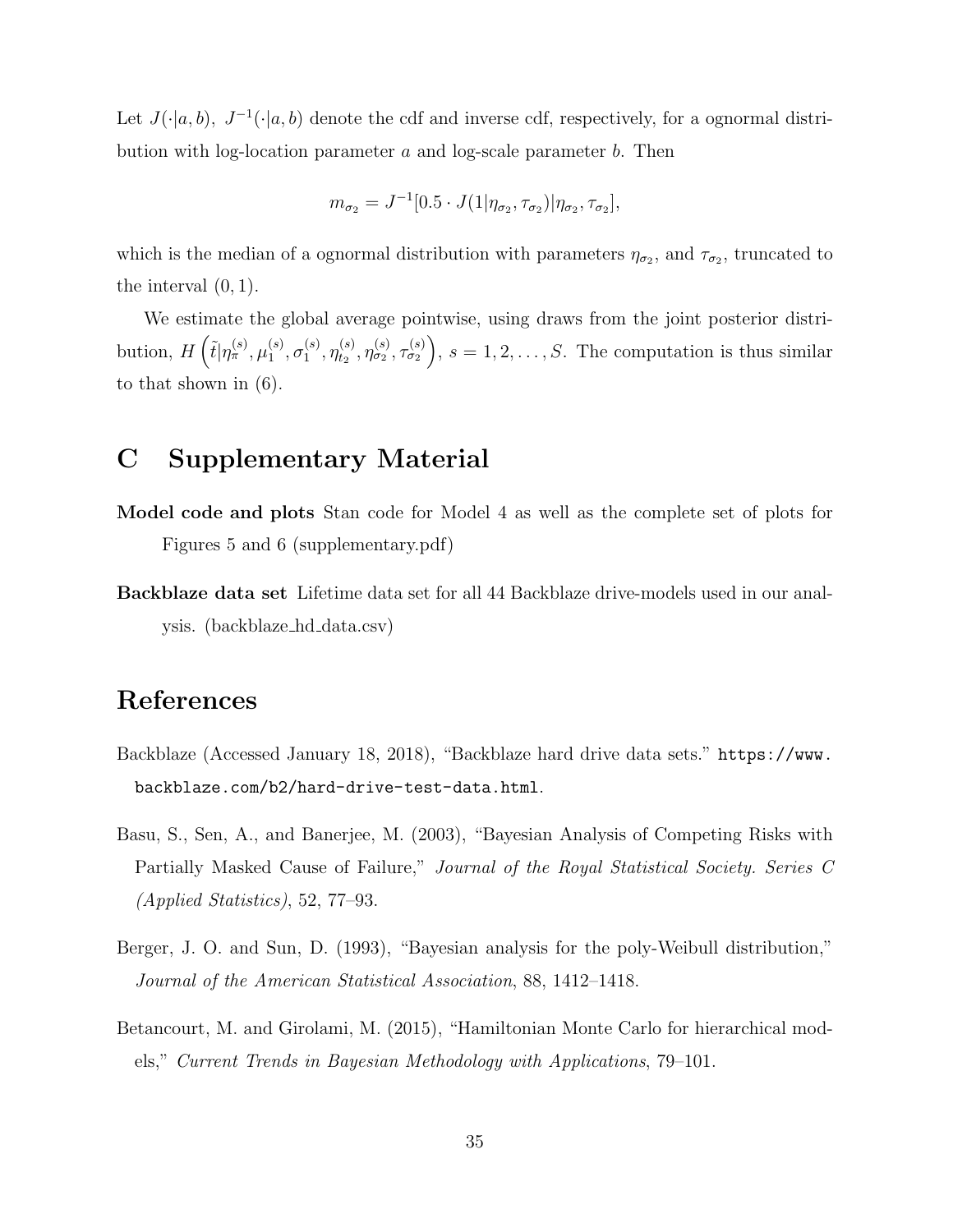- Chan, V. and Meeker, W. Q. (1999), "A failure-time model for infant-mortality and wearout failure modes," IEEE Transactions on Reliability, 48, 377–387.
- Gelman, A., Carlin, J. B., Stern, H. S., and Rubin, D. B. (2014), *Bayesian Data Analysis*, vol. 2, Chapman & Hall/CRC Boca Raton, FL.
- Gelman, A., Meng, X.-L., and Stern, H. (1996), "Posterior predictive assessment of model fitness via realized discrepancies," Statistica Sinica, 6, 733–760.
- Hong, Y., Meeker, W. Q., and McCalley, J. D. (2009), "Prediction of Remaining Life of Power Transformers Based on Left Truncated and Right Censored Lifetime Data," The Annals of Applied Statistics, 3, 857–879.
- Meeker, W. and Escobar, L. (1998), *Statistical Methods for Reliability Data*, Wiley Series in Probability and Statistics, John Wiley & Sons Hoboken, NJ.
- Meeker, W., Hahn, G., and Escobar, L. (2017), Statistical Intervals: A Guide for Practioners and Researchers, Second Edition, Wiley Series in Probability and Statistics, John Wiley & Sons, Hoboken, NJ.
- Nelson, W. B. (1982), Applied Life Data Analysis, John Wiley & Sons, Hoboken, NJ.
- R Core Team (2013), R: A Language and Environment for Statistical Computing, R Foundation for Statistical Computing, Vienna, Austria.
- Ranjan, R., Singh, S., and Upadhyay, S. K. (2015), "A Bayes analysis of a competing risk model based on gamma and exponential failures," Reliability Engineering  $\mathcal{C}$  System Safety, 144, 35–44.
- Reiser, B., Guttman, I., Lin, D. K., Guess, F. M., and Usher, J. S. (1995), "Bayesian inference for masked system lifetime data," Applied Statistics, 44, 79–90.
- Stan Development Team (2016), "RStan: the R interface to Stan," http://mc-stan.org, R package version 2.14.1.
- US Department of Treasury, I. (2016), "Instructions for Form 4562," https://www.irs. gov/pub/irs-pdf/i4562.pdf.